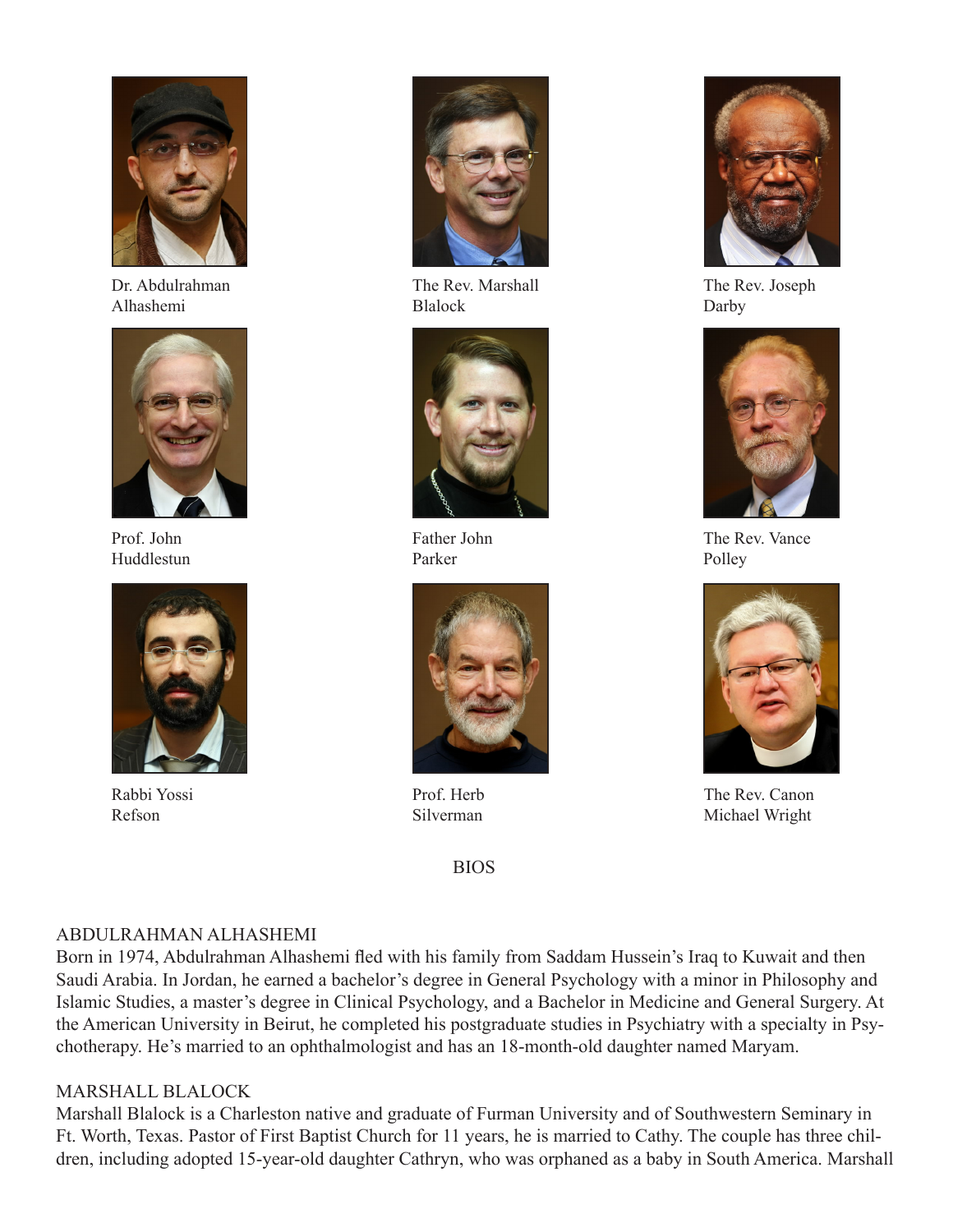says adoption is an important cause his family has taken up, prompting him to serve two terms on the board of Christian World Adoption, a local organization committed to helping children in poor countries.

# JOSEPH DARBY

The Rev. Joseph A. Darby is pastor of Morris Brown AME Church in Charleston. A native of Columbia, he has a bachelor's degree from the University of South Carolina and prepared for the ministry by attending the Lutheran Theological Southern Seminary. A fourth-generation minister in the African Methodist Episcopal Church, his congregation is the largest in the church's 7th Episcopal District. Joseph Darby is the winner of numerous civic and professional awards, and has served in various capacities in the NAACP. He and his wife Mary have two sons.

# JOHN HUDDLESTUN

John Huddlestun received his M.A. and Ph.D in Biblical and Ancient Near Eastern Studies from the University of Michigan, with additional postgraduate work in Biblical/Modern Hebrew, Egyptology, and archeology in universities in Jerusalem, Italy and Denmark. His areas of specialization include Biblical studies, history and religion of ancient Israel, Egyptology, and Jewish history. Prior to his academic career, he was a professional musician. "As a historian of religion," he has written, "I do not presume to get into the mind of the God of the Bible or speculate about divine motivations aside from what I find in the text. For me, it is the human dimension of the Bible that makes it most appealing as an object of study."

# JOHN PARKER

Fr. John Parker was born at Camp Lejeune, North Carolina, and raised in Virginia. He earned a BA in Spanish and minored in German at the College of William and Mary, in Williamsburg, Virginia. He went on to get a Masters of Divinity from Trinity Episcopal School for Ministry in Ambridge, Pennsylvania, and a Masters of Theology from St. Vladimir's Orthodox Theological Seminary in Crestwood, New York. Fr. John served as curate at Holy Cross Episcopal Church on Sullivan's Island from March 2001-June 2002. He has served as Priest-in-Charge of Holy Ascension Orthodox Church since June 2003. He says he entered the Orthodox Christian Church as a result of a theological and spiritual journey in search of an institution that teaches and practices what Christians have believed since the time of Christ. He is married to Jeanette, who is preparing for a degree in Nursing. They have two sons, both students at the University School of the Lowcountry.

# VANCE POLLEY

Vance Polley is minister Sunrise Presbyterian Church on Sullivan's Island. He has an undergraduate degree from Davidson College, with a major in Art History and a minor in Studio Art. His father, a Presbyterian minister, taught Hebrew Bible at Davidson College for 35 years. Vance Polley received his Master of Divinity and Doctor of Ministry degrees from Princeton Theological Seminary. His doctoral thesis, "Spiritual Windows," explored the visual arts as a devotional medium. Before joining Sunrise, he ministered at Back Creek Presbyterian in North Carolina and Rye Presbyterian just north of New York City. He's married 25 years to Deborah, a Tufts University graduate. They have two children: a daughter at Mount Holyoke and a son at Connecticut College.

# YOSSI REFSON

Rabbi Yossi Refson came to South Carolina in 2007 to establish Chabad of Charleston and the Low Country. Chabad is dedicated to serving all Jews unconditionally, without regard for background or affiliation. Its goal is to foster a deeper sense of pride and appreciation in Jewish heritage and to ensure the continuity of the Jewish people. Raised in Leeds, England, Rabbi Refson studied in England, the United States and Israel. He is married to Sarah, his co-director of Chabad and has a 5-year-old son, Mendel.

# HERB SILVERMAN

Herb Silverman was born in Philadelphia, received his undergraduate degree from Temple University, and his Masters and Ph.D in Mathematics from Syracuse University. He has been a Professor of Mathematics at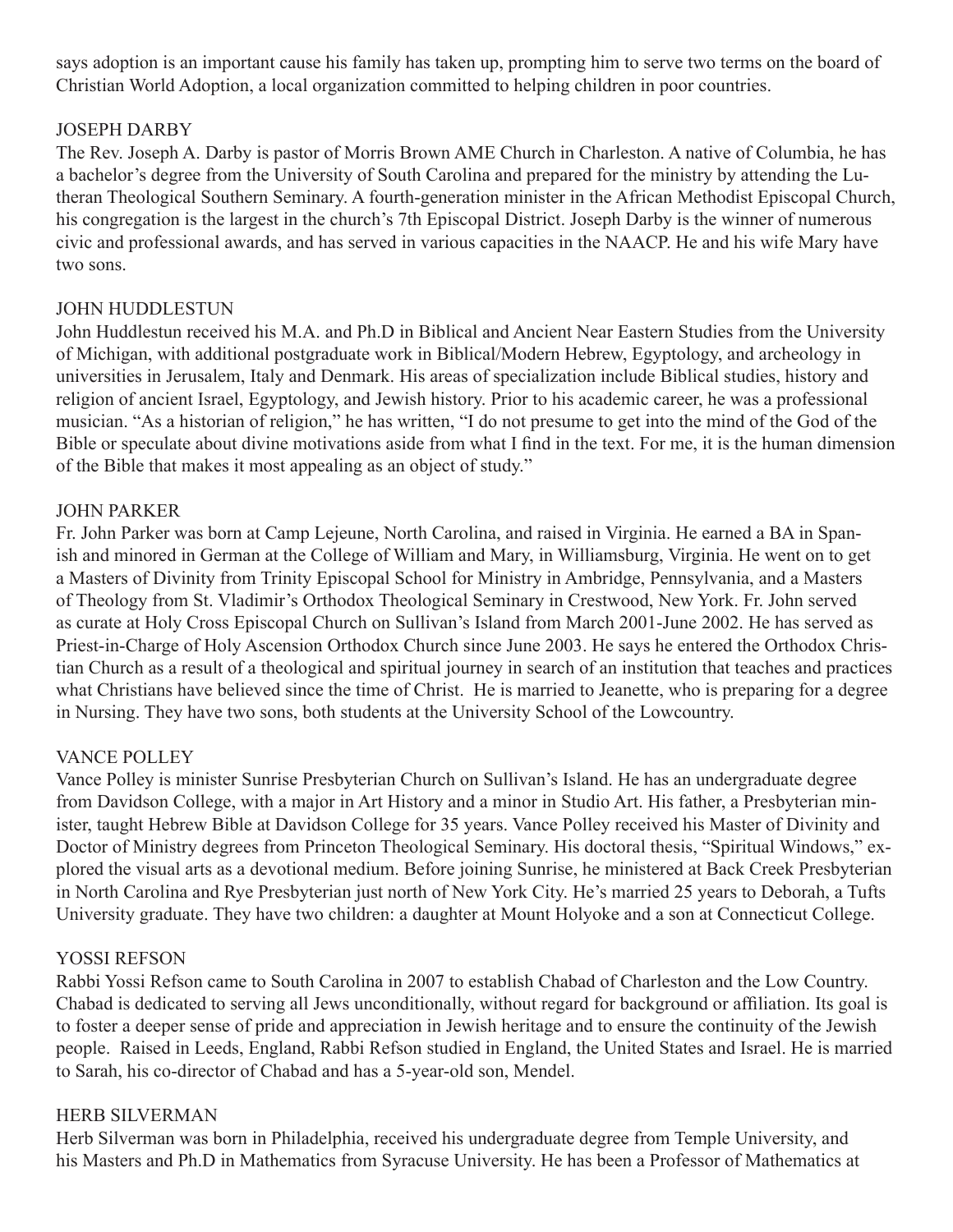the College of Charleston since 1976 and is a recipient of the Faculty Distinguished Research Award. He is a founder of the Secular Humanists of the Lowcountry and faculty advisor to the College of Charleston student group, Atheist-Humanist Alliance. He is President of the Secular Coalition for America, consisting of nine national nontheistic organizations, whose mission is to increase the visibility and respectability of nontheistic viewpoints.

### MICHAEL WRIGHT

The Rev. Canon J. Michael A. Wright was ordained in his home Diocese of Ontario in 1984. He is a fourth generation priest in the Anglican (Episcopal) tradition. Since his ordination, Michael has served in parishes in the Diocese of Algoma and Toronto in Canada. In 2006, Michael accepted the call to become the Tenth Rector of Grace Episcopal Church in Charleston. Michael holds degrees from Queen's University in Kingston, Ontario and Trinity College (University of Toronto). Choral music and hymn writing are among his particular interests. He is married to Margriet de Zeeuw, a social worker and Ph.D candidate. They have two daughters, Julian and Abigail.

### 'RELIGULOUS' ROUNDTABLE DISCUSSION October 29, 2008

#### ADAM PARKER, MODERATOR

What did you think of the movie? Did you think it questioned belief legitimately?

#### ABDULRAHMAN ALHASHEMI

I just moved here four months ago, so allow the language barrier, I might be not fluent enough for you to understand. For me, I think it is a shock and a shake for those who claim they have faith. From my own point of view I am a believer. I'm a Muslim. But from my own point of view I would thank him for such a particular item, which is shaking people to see if they do believe or they don't. Stop and rethink of what you have been raised on. That's my own point of view other that that it is full of negative […]

# **MODERATOR**

But there is this one positive element, in that it got you thinking about your own faith.

ALHASHEMI It is a very important positive.

#### HERB SILVERMAN

I have a question about the ground rules. I was a little disturbed by what I saw you say in The Post and Courier on Sunday, and that is we will do what Mark did not, talk respectfully about religion. Now I certainly respect all the people on the panel, but what my concern is, and I think what Bill Maher was trying to point out in part is that why is it wrong to challenge religious views when it's OK to challenge political views, and should we but religion on that high pedestal. My view, as well as Maher's, is, yes, we should be able to critique religion, or holy books, just like we do any other books. I think he did raise some important questions. And as is mentioned, just examine your own beliefs and the value of having doubt. Because I think Bill Maher was really hitting against this certainty that people have, where they're born into a religion and never question. And I guess his philosophy was more what, he didn't mention Clarence Darrow, but Clarence Darrow once said that doubt is the beginning of wisdom and fear of God is the end of wisdom. And I think that's the point of view.

#### **MODERATOR**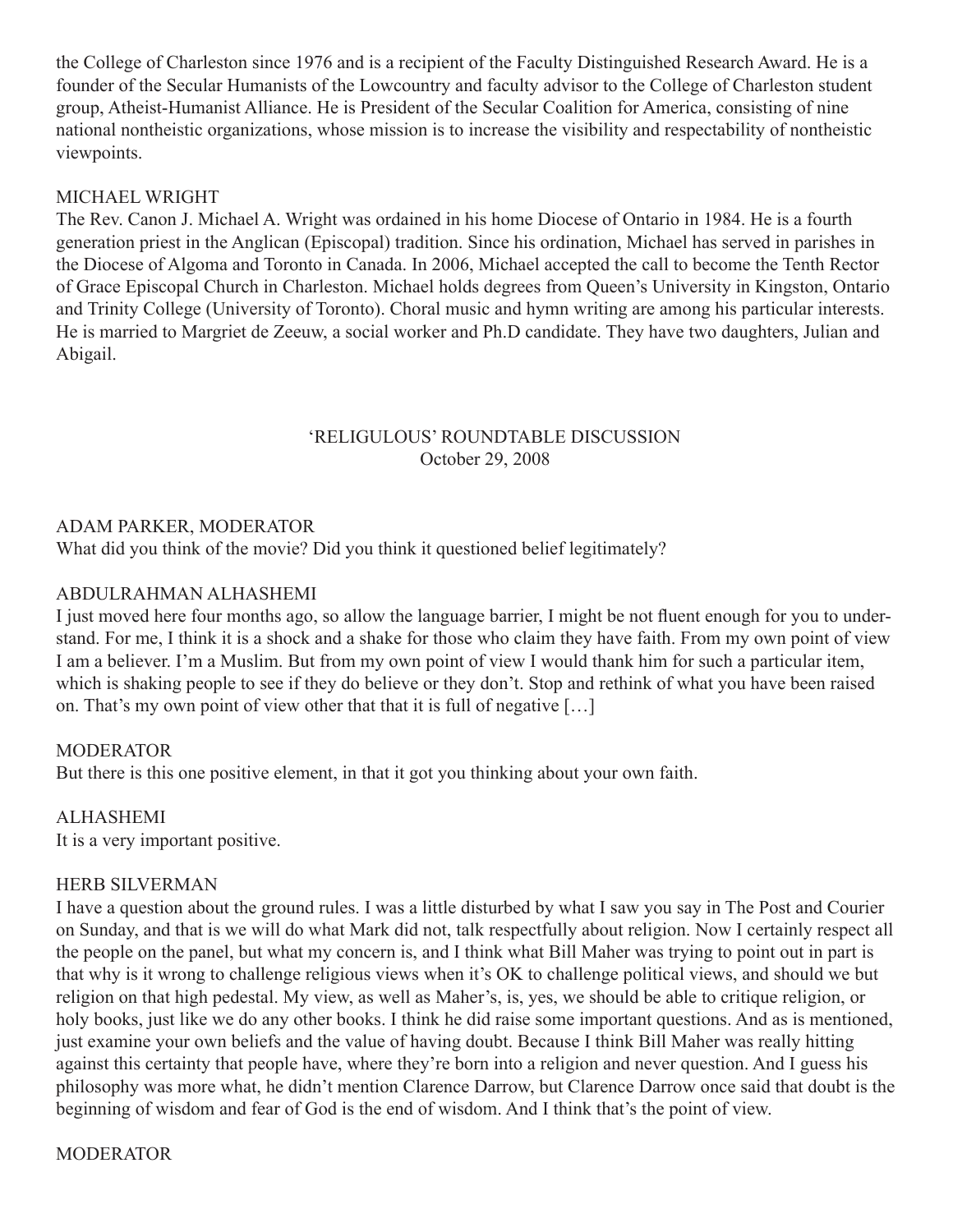But Herb, what do you think of the manner in which he then argued his points or discussed, in other words, he raised the question, and as Abdulrahman said, that's good and he appreciated that. What about what then followed.

# SILVERMAN

I think he probably did not choose the right kind of people to have an elevated debate. I think some of the religious people on this panel, I would have preferred to have a discussion with, instead of somebody who thinks he's the Messiah and kind of fringe people and making fun of televangelists which I think most reasonable people would likely do. I think he portrayed a particular fundamentalist branch of religion without having the wider spectrum that I would have preferred.

# JOHN HUDDLESTUN

I just saw it last night so it's very fresh, […] and I'm still reeling from the apocalyptic bang at the end. Which is quite an interesting turn of the way he used that, saying religious zealotry would wind up producing this apocalypse rather than the way it is normally portrayed. I agree actually with what has been said, in terms of saying he has a knack for finding — we'll call them interesting people. But yet it does raise issues for people who want to think about their own beliefs and what they're based upon. A number of the underlying issues are more philosophy of religion issues. The kinds of questions you would find in a class of philosophy of religion. Can you believe in God? Why do you believe in God? Why is there evil in the world, etc. I would say that, yes, at times he's disrespectful. I was most disturbed toward the latter part of the movie when he is speaking to Muslim believers. They came across for me in much of the movie as the more really well meaning serious sensible people. What Maher really wanted to do was, he had his own shtick, he had his own idea about what he wanted to emphasize, and he wanted to really link specifically violence to religion. And Islam is an easy target for that. Toward the end that was the part that bothered me more. And I have to confess I laughed a lot the first half hour. He has a way of putting people in situations, making them say things and he also gets to edit the movie. He's the one making it with (Larry) Charles. They can cut clips and add this here and cut back to that, and as you saw he shows clips from movies. He makes it very entertaining in that way.

# MODERATOR

I guess we shouldn't forget that first and foremost, I would argue anyway, that this was a movie, a film, a form of entertainment really. Clearly it looked to me like there where several little editing tricks and turns that he used so that he could better emphasize what he wanted to emphasize as opposed to actually represent a coherent view.

# THE REV. JOSEPH DARBY

That being the case then, if it was supposed to entertain, then The Post and Courier owes me \$6.50. [Laughter] It was like Michael Moore without the warmth. I agree basically with what everyone else said about emphasis. He started with a goal. To achieve that goal, he interviewed the people on the fringe who would support his position. It did not bother me, I think. I guess that's because my faith journey, interwoven with my cultural journey, is that, faith stands here and then critical examination stands over here. Because faith is not subject to critical examination, that is simply what you believe. That is how I survived seminary, Lutheran seminary at that. That the faith stands independently and it cannot be empirically proven. I would not seek to empirically prove it. To that end, it was a nice way to kill and hour and forty-one minutes, but I would like my \$6.50 back.

# MODERATOR

So you sort of subscribe to Steven J. Gould's concept of the independent magisteria, that might overlap in places but are primarily distinct from one another and therefore not subject to the same rules. [Editor's note: This refers to Gould's concept of "nonoverlapping magisteria."]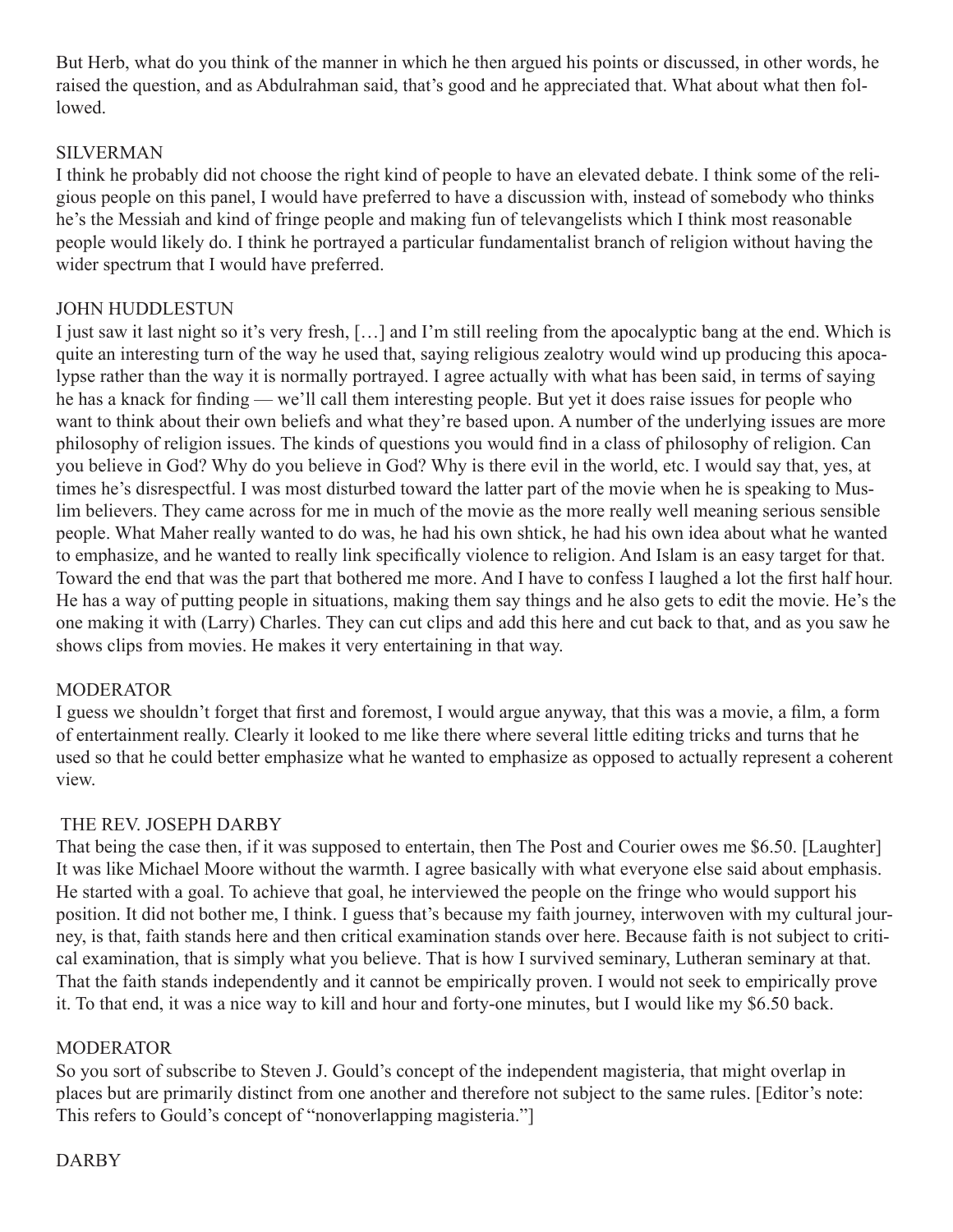It's like Christians who get bent out of shape if clerks don't say Merry Christmas in the store. If my Christ is this tall, ten I have to defend him. It's a matter of faith.

# SILVERMAN

Can I ask you a question? I agree with you that faith and evidence are kind of separate, but in our culture we tend to think that it is good to have faith, whatever that faith. I don't personally feel that way. I was wondering, for any of the panelists, why they might feel that it is good to have faith, period.

### HUDDLESTUN

You're asking the right people. [Laughter]

# ALHASHEMI

It's if you're asking someone from South Africa in the jungle, if it's necessary for you to have a PC? Someone like Bill Maher or any other one who doesn't know, he should go and search for truth. He doesn't go and make fun of people. You can imagine someone who is in the jungle, playing — I don't know what the call the dance there in Africa. Or trying to make fun of the people using the Macintosh, for example, the Apple or the PC. Because he didn't see this before, this is not the case. If you don't know about something, that doesn't mean it doesn't exist. Mathematician I think you said?

SILVERMAN Yes.

ALHASHEMI You believe in the infinite point? Do you?

SILVERMAN I recognize the value of infinity.

# ALHASHEMI

We believe in the infinite point, but we will never see the infinite point. We believe in the rainbow, but you can never touch the rainbow. It's vice versa. Not everything you see, you have to believe. Not everything you believe you have to see, it's not realistic. I can't imagine what you are talking about in a country where you have in God we trust on the dollar. You can't find God in the street. It's the bank. It's in bank we trust, in money we trust.

MODERATOR Not any more! [Laughter]

# ALHASHEMI

It's not that I feel comfortable, that's there is something called faith. The basic question. What's the purpose of this life? Is there a beginning? What is someone there? Is it mother nature? Is it chaos? Is it what?

# **MODERATOR**

Hold that thought, because we are going to actually touch on that as a question. Why is faith considered by society [...] a good or even a necessary thing for the collective?

# PARKER

I think I would begin by saying that I wouldn't defend faith as an independent entity, but that, at least as an Orthodox Christian, we believe and begin with Jesus Christ. So we are not beginning with something that is a thought or a concept, or starting with a concept of philosophy of faith. We are starting with a living person who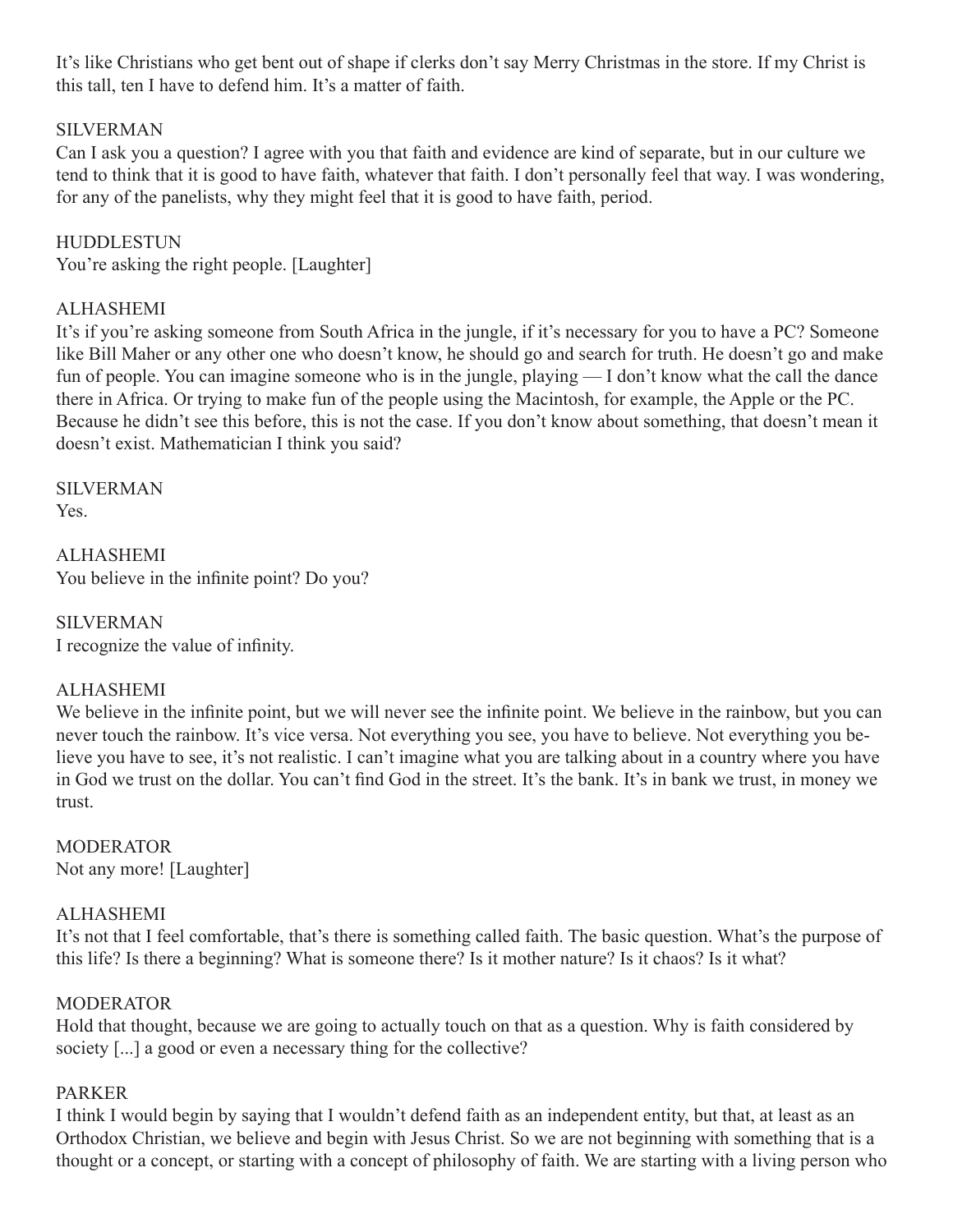lived on the planet, who died on the planet, who had some teaching many of which we can read, some of which we can read. So I don't think it's possible simply to say that faith is good. Because maybe one thing Bill Maher showed was that faith which is not — faith which is completely absent from this ground can be absolutely ludicrous. So I don't think, Mr. Silverman, that we would defend faith on the grounds of faith. As an Orthodox Christian we say lets deal with the claims of Jesus Christ and then talk about what that faith extrapolates to in the rest of our world. So in this particular case the faith is tied to a living person. And the faith part is that I have never seen him personally, but I know people who know people who know people who know people who know people who walked the earth. So that's how I would address the question of whether faith is real.

# THE REV. CANON MICHAEL WRIGHT

I just have one thing to say about the context, because what Maher is doing is entering into a larger dialog that's been going on for quite a while now, and we need to talk about that I think. Which is, there is this tendency to kind of put religion into one corner — all flavors, all tastes, all types — and say this is what it is, and really not be representative. I didn't see my tradition in that movie. I didn't really understand where I would fit into that. And then there's this over simplification of reaction to it. And you see it now in literature, where you have fundamentalism as religion, or institutionalism perhaps would be another word, and then the reaction to it, which is just another sort of fundamentalism. It's not really questioning its premises; it's just saying we're not that, and really the choices are those two. Now I must add this to the discussion, that one of my concerns about the movie was how representative it was. It's really hard to be part of this panel, because it's not representative, as in, all of these men are gathered around the table to talk about the deficiencies of a movie that was not inclusive. So I'm sitting here now going, we have our own blindnesses within our own community. I mean, maybe as a joke, I would say this is like many churches on Sunday. Men are up front, and the women are in the congregation, and that's part of the problem and what we don't see, we're talking about this event and this movie and criticizing what's missing, and here a group of men are talking about it as if we're trying to be more representative, and the fact that this is the assembly is really a struggle to kind of talk about inclusion…

#### MODERATOR

…When not everybody is included.

#### SILVERMAN

I agree with what you say, but on the other had, I feel in one sense that it's more inclusive than a movement that we have now that I think is good that you have a lot of interfaith gathering. But what that usually does is include people of a variety of different faiths and talk about what we have in common. And I would like to see more of this interfaith and values where we have and accept the faithless who have good humanistic values.

# WRIGHT

But you have to be careful as a man to say this is more inclusive.

#### SILVERMAN

No, I am saying more inclusive than the interfaith without someone who happens not to have the kind of faith as religious faith. But I would welcome women and Buddhists and any group that's not represented because I understand the constraints.

#### **MODERATOR**

The reason we're focused on the three monotheistic faiths here is because that is what Maher addressed in his film. It's true, any way you cut it, you're not going to do this discussion full justice. We can only attempt. Actually, that leads me very nicely into question number two.

#### ALHASHEMI

Adam, the same question you can just rephrase it, Just the other way around. What's the world doing without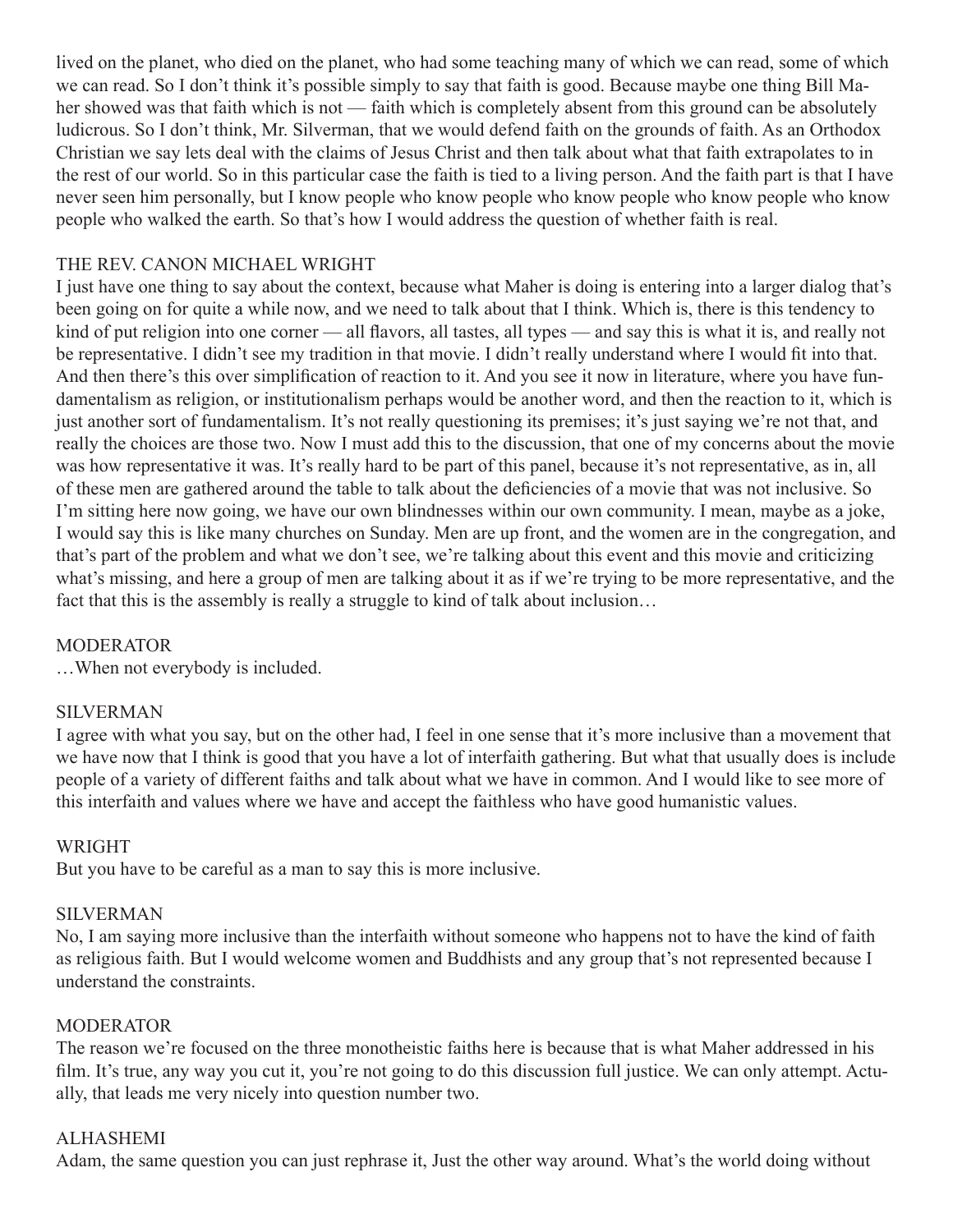faith? You can just watch the news for five minutes.

MODERATOR Well.

# **ALHASHEMI**

This is the other question for, do we need faith?

# MODERATOR

That's a good question, don't let it leave your mind. Number two, The movie focused almost entirely on the fringe of faith, on religious extremism, those who believe every word of the bible is exactly true and those who tend to fuel their ignorance with the fervent belief in the unknowable. And so in the movie Maher wonders how it is possible that people believe in talking snakes, a virgin birth, answered prayers and black rocks that hail from paradise, how it's possible that God would forbid certain activities on the Sabbath, but permit observant Jews to exploit loopholes by devising complex technological solutions that allow them to make a phone call. Loopholes? God created the universe and all its wondrous perfection and loopholes?! In your view, were our sacred text meant to be taken literally?

# THE REV. VANCE POLLEY

Well, Adam, you've touched on something that would probably lead to a very long conversation, with the representatives gathered here at the table. And that is, how do we approach the sacred text. How do we approach the way in which a document of faith comes into the human way of speaking about things? The approach that I would take, a lot of Presbyterians would take, is that there's the acknowledgement that there is a filtering. And I want to define that word, because we're trying to put information, truth into perfect human language, that it comes in at a certain historical period. Therefore people are going to put it into a language that makes sense to them at that time which is limited. That I think is the difficulty. So it is very easy to take a sacred text and to open it up and to proof text it, to pick out parts of it and say isn't this absurd? Isn't this humorous? What I try to invite is a much broader view. That is, to look at the whole text and how the disparate parts come together. It's not that each part, in and of itself, gives you the whole truth in and of itself. It's the way in which they interact and then a realization of the experiences, the language, the culture of the time in which the material was either compiled or put into writing. That may be a thumbnail sketch.

# HUDDLESTUN

I would ask a different question. What makes a text sacred, sacred texts, from an historical standpoint? And what I do as a professor of biblical and ancient Middle Eastern studies is, texts are made sacred or created sacred by the community that holds the text. There's a long process of what we call canonization. There's a period where texts may not be recognized as such. If you take the New Testament, for example, it was not until the late Fourth Century, that that collective, that actual group of documents is recognized as authoritative and no other writings. And even after that time, with Athenasius, you still have other figures who say, no I like this book, or I like that book, I'm going to throw out Revelations, I'm going to throw out James, for example. Even up to the Reformation there are still issues about what book is included and not included. In that sense, communities make sacred text. There's plenty of evidence in the text that they're not initially written as sacred documents. It's a very long process of time. And even with the New Testament writers… what people nowadays talk about, well, the New Testament was recognized as such because it was inspired, but actually that's not part of the major discussions of canonicity in terms of what makes this part of the canon or that text part of the canon. So there's a human and a social dimension that's there, but now at this point in time, thousands of years later, we don't deal with that.

# **MODERATOR**

And indeed there are inconsistencies even between the four gospels for example. You'll, find inconsistencies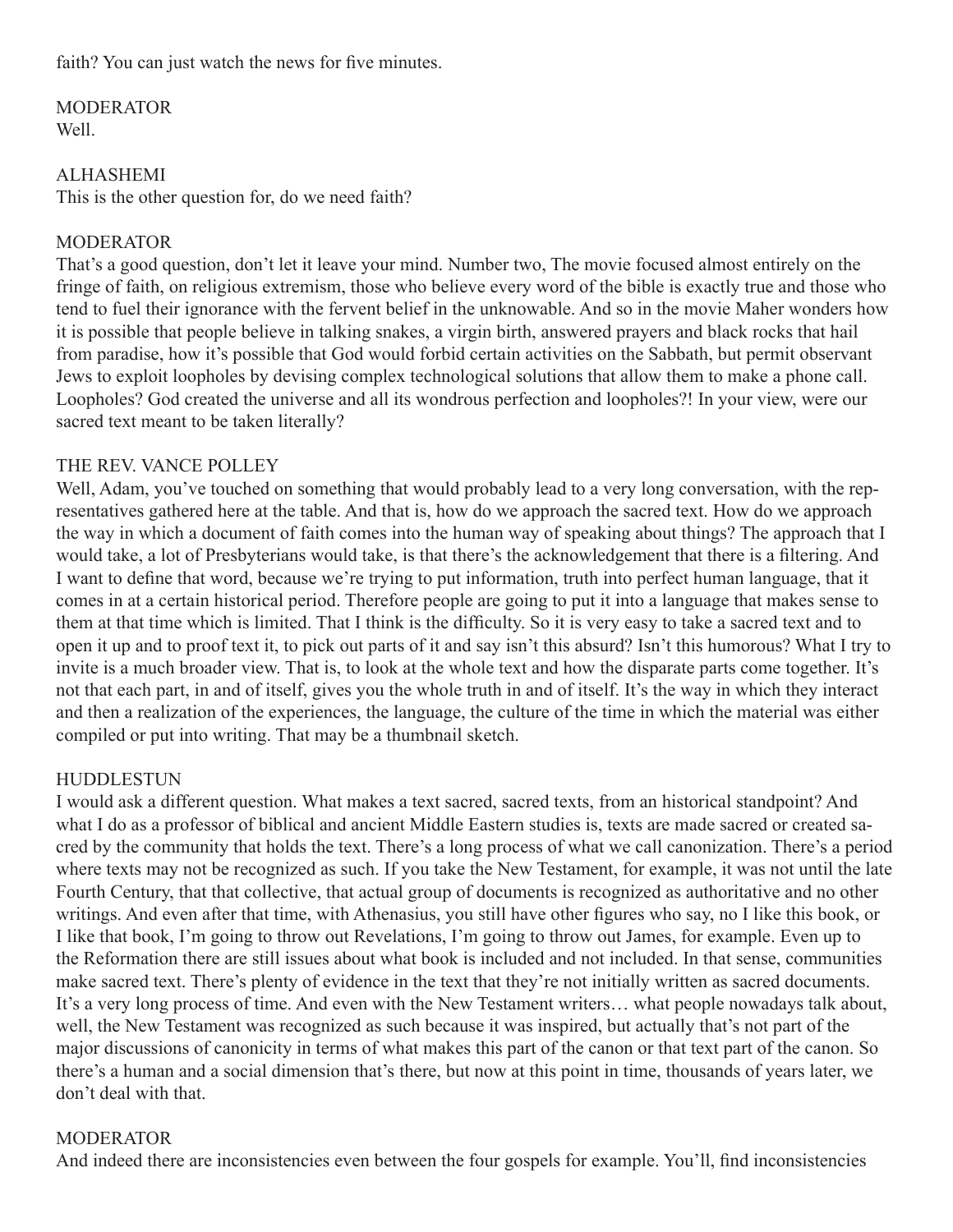here and there.

# PARKER

But as my friend Father [?] says, the Gospel is not about how many times the cock crowed. It's about Jesus and his death and resurrection. So whether he crowed two times or three times or whatever it was, it doesn't matter. It's like being at two corners of an accident. One person sees one window blown out and one sees another. The question is the accident.

# DARBY

It goes back to, there's academic and there's faith. [Referring to the Bible] [Faith is the inspired word of the Creator that's placed into the hands of people like us.] The miracle is not that it comes down infallible, the miracle is that it's placed in our hands, and we don't drop it and totally shatter it. So you take it as a whole.

# POLLEY

I just wanted to add a word to this, and that is, as the community comes to the realization of the sacred text, the word I'd like to add is the discernment. It's a discernment process in which the collective experience comes to the understanding that this in fact is sacred text. It isn't cavalier in terms of saying I do or don't like. It's a discerning process. And the church is clear about how that's done through prayer, through reflection and understanding. So I would like to add that caveat.

# **MODERATOR**

But different people can discern in different ways and come to different conclusions. So then you create potential for real conflict, which we've seen in the course of human history. Interdenominational conflict, inter-religious conflict…

# ALHASHEMI

With every other text it's not only the holy text. I can give you my paper, the one I just wrote, OK? And you'll interpret [according to] your own point of view. And the 30 or 50 people here... This is actually the beautifulness of freedom. Go and [unintelligible] but there's a base, don't cross lines, OK? For example, we are here in this court. I'm forced to be here, but it is my free will to sit here, to stand, to talk, to be silent. So I don't know why we always think of the last taboo. This is the phrase he used over and over. The last taboo. We just need to cross things, be there, be happy, live happily and it's very easy. Back to the sacred text... In Islam, I believe you know, maybe many of you don't have this information about the Quran… We don't believe that the Quran was written by a human being. So back to the origin, for people who don't believe. Either you believe in something unseen, creator who can do so and so and so. Then you'll believe that he descended a book. Until now, you don't know this in English, but in Arabic, till now there is no single human being that can say this book is written by a human being. From a vocabulary point of view, from the grammar point of view, there's something magic in it. [In the third year of medical school], we have the embryology textbook, which is here also; it's [used] all over the world. It's a universal book by Moore, Dr. (Keith) Moore. This guy, he converted to Islam. Just when he knew a piece of information that this book that's been there 1,500 years ago, it's mentioning the exact description of the embryo, how come? Was he a genius enough to… So, from our own point of view, it wasn't written. It's sacred. And again I can (have my understanding), and you have your own (understanding). And (in) this we are free.

# **MODERATOR**

Rabbi, in the Jewish tradition, tell us how it works — the interpretation of texts?

# REFSON

If you look at the Bible in its original Hebrew, it needs interpretation. There are many words that can be interpreted, can be translated in two ways. So the Bible, which is, in Hebrew, the Torah, Torah means "a guide." So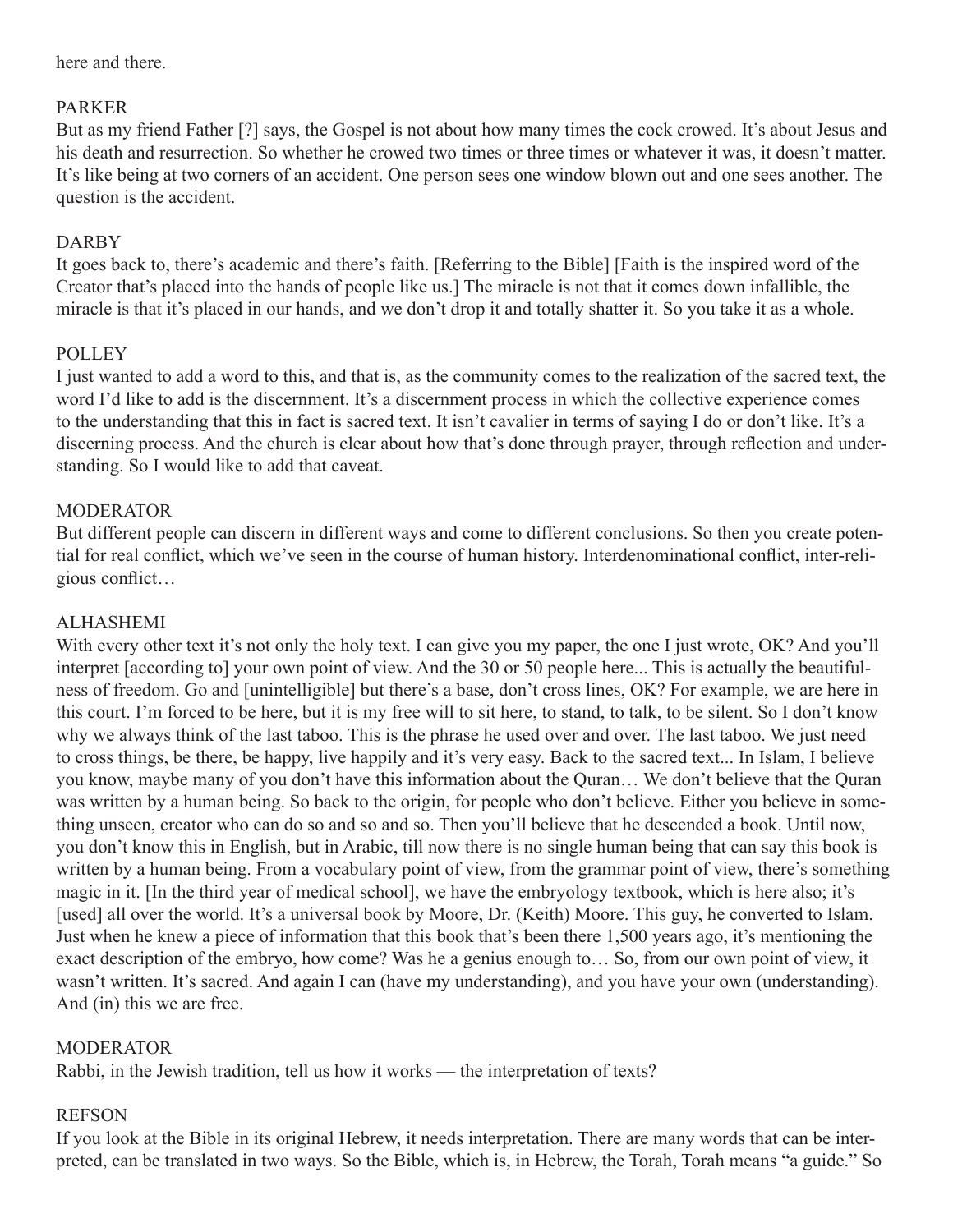many of these stories are visions or allegorical. What is important to us isn't, did the snake talk, but does the story of the snake talk to us? What message is that story telling us, and how does that improve our lives? And, because the Torah is a guide and it teaches us how to live our lives, we need to look at the story and say, how is it relevant to us today, and how does it make us better and more productive people?

### SILVERMAN

In a sense, that plays into what Bill Maher was saying in that he mentioned some of these stories sound like fairy tales. But there's not necessarily something bad about a fairy tale if it has a good moral to it. And that's how I read the Bible, as I said. There are some wonderful parts of the Bible—I don't take it literally—and there are good ways of living based on that, but there are also some bad things it says, and I ignore those. But I treat the Bible as any other so-called holy book or the readings of Socrates or Bertrand Russell and try to make life for myself the best I can in a humanistic way.

#### REFSON

Because the Bible is sacred, that's why we need to examine it for the meanings. We're not going to take Jack and the Beanstalk and try to figure out how it's going to improve our lives. But because belief communities and faith communities look at the Bible as a sacred work, we look at that and we see how we can use those stories to improve our lives and the lives of our communities.

# SILVERMAN

The problem with the sacred is the absolute view that some people have [of the] sacred. You'll pick a very loving passage, say, and live a good life based on that, but others will see the Apocalypse is coming, we need to help bring it about more quickly. And those are the potential dangers of viewing this as a sacred book.

#### ALHESHEMI

As a believer, I don't believe that my book is a fairy tale.

# **MODERATOR**

John (Huddlestun) made the distinction between a work that's canonized over time and becomes sacred by the community and a fairy tale. I suppose that's one difference between the two.

# ALHESHEMI

But if this is an option, it means there was a lie in history.

#### MODERATOR

Uh, Huddlestun, you have a comment. You're chomping at the bit!

#### HUDDLESTUN

I thought he might tell — it's a very famous rabbinic story about this issue of the interpretation of the text that everyone reads in an introductory class in Jewish tradition. Of course, my class is reading it where rabbis are arguing about a particular point of ritual purity in an oven. They are always arguing in the context, but here they are offering different points of view, and one rabbi says look, if my point of view is correct may this tree uproot itself, and the tree uproots itself. And the other rabbi says, eh, if my point of view is correct let this little creek turn around and flow in the other direction and it does. And the other rabbi says that's not going to do anything. Finally, after a series of similar miracles, a voice from heaven — a bat kol, in the Jewish tradition — which is the voice of God, says Rabbi Eliezer is correct. And one of the rabbis says to God, basically, butt out. [Laughter] But it is very important text in the tradition because what he is saying, and he quotes passages, some very brief quotes about, he says it's not in heaven and he's quoting a passage from Deuteronomy that's talking about: You gave us the Torah from heaven, and we have it now, it's our job to interpret it. That's how the system has been set up. We interpret it now, and thank you very much, but we'll decide how to interpret the text. It's a very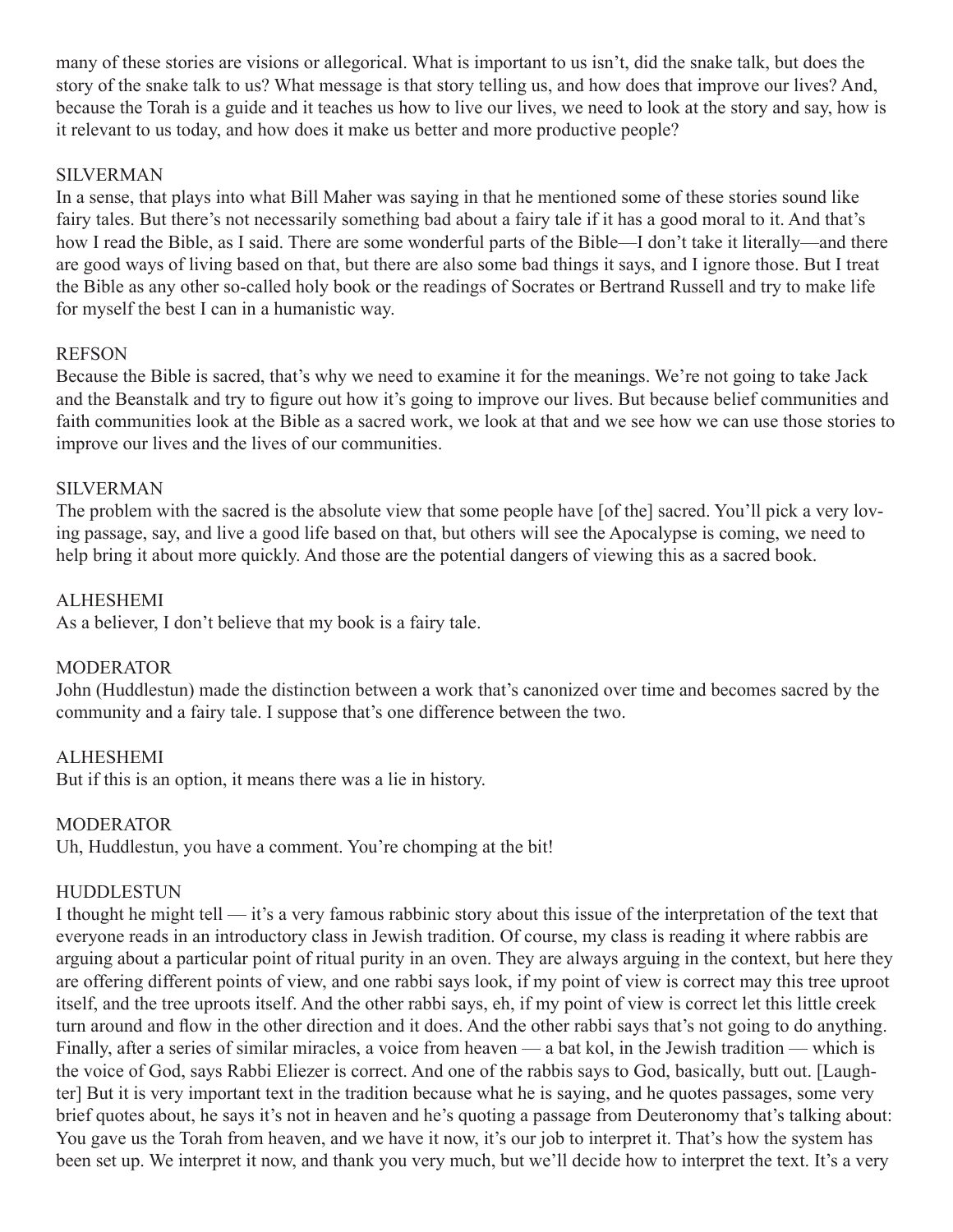important story in rabbinic tradition to give authority and legitimacy to the rabbis who are interpreting the text saying our interpretation is very important.

# MODERATOR

Which is a distinction between Judaism and Christianity, and I won't speak for Islam. I'm not sure. But in Judaism the focus is on earth, basically, the covenant that's granted by God to Israel, to the people of Israel who are to carry the light to all peoples of the earth. So the focus is on the community itself, on earth, whereas in the Christian tradition the focus becomes Christ's sacrifice on the cross and the gateway to paradise, the afterlife. Marshall had something…

# **BLALOCK**

I represent the Baptist tradition of Christians, and a couple of things. Dr. Huddlestun's story is a great example of how we came to deify our own viewpoint. In the Baptist tradition the tradition is that we believe that every person is competent to have their own perspective on spiritual matters and everything else. And we would say anyone is free and we would defend the right for all to be free to believe as they do, but the danger in our circle, and perhaps in others as well, is that we tend to say we believe this about the Bible, this about it, but we can deify sometimes our own opinions. And what happens— you mentioned it at the beginning this question that taking the Bible literally is an extreme position. But it's taking certain portions of the Bible with a certain viewpoint that becomes an extreme position. But loving your neighbor as yourself is certainly not an extreme, well, it is extreme, it is extreme, but it is extreme in the good.

# **MODERATOR**

But what's wrong with taking that literally?

# BLALOCK

And we do take it literally, but what I'm saying is that in our tradition we do take the Bible literally, but literally means as it's meant to be understood. Where it's meant to be understood as allegorical, that's the literal meaning. Where it's meant to be symbolic that's—Jesus said I am the door. Nobody thinks he was wood. So the idea is you take the Bible and let the text speak to you about how your life should be lived. And I certainly would respect my friend here [gesturing toward Alhashemi] but at the same time, I sincerely believe that the truth of what we call the Christian Bible has a powerful effect for good in people's lives, and taking it literally is not — it's often misunderstood, is what I'm saying, it's characterized in the wrong way. We don't want to deify our own beliefs about anything.

# DARBY

One point about interfaith dialogue — and I think Marshall has made the point well, that helps, and I throw it out with reference to holy text and fairy tale — one of the things about interfaith dialogue that makes it productive is mutual respect. When that mutual respect does not go, that's when walls are erected. That's when human conflict comes in.

# **MODERATOR**

Which by implication you are saying that Bill Maher did in the film?

# DARBY

Which I'm saying, Bill Maher — if you say to a person of faith your text is a fairy tale, you immediately erect a wall.

# ALHASHEMI

Adam, did you hear about the French scientist, the one who dies some, like, 12 years ago…?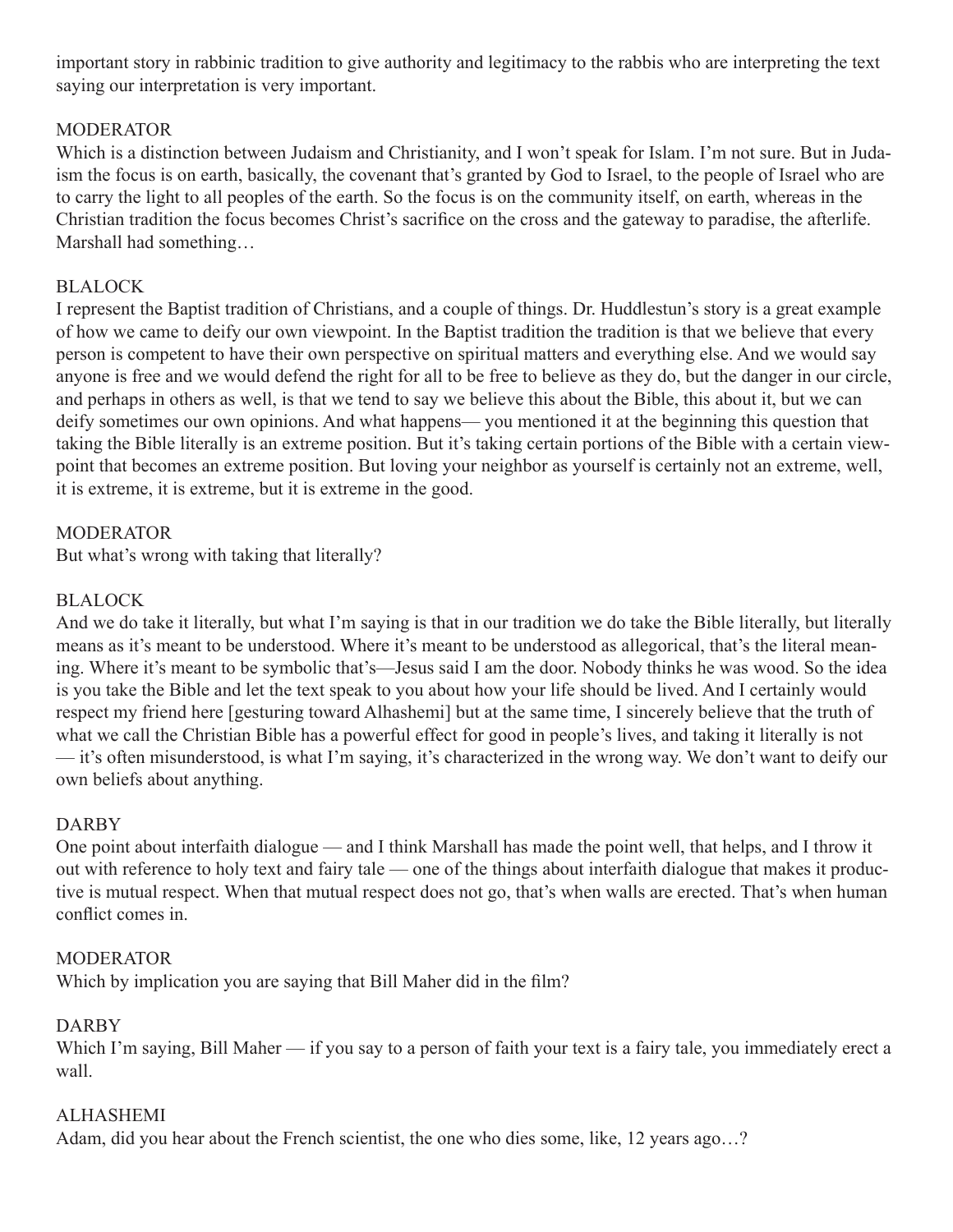PARKER (Jacques) Cousteau?

# ALHASHEMI

He was talking to dolphins, OK? He was listening to them. He knows how how they speak to each other. If you tell anybody something like, a hundred years from now, OK, back from now, that there is someone who can talk to dolphins, what would he say? Fairy tale. You're just imaging. It's a neurological disease.

# MODERATOR

Although he was using the scientific method to achieve that.

# ALHASHEMI

It's science. It's science. I mean, meanwhile, maybe it's just a matter of time. After awhile you'll just discover that you can talk to someone miles away by cell phone so the one who can create this, can create this, we don't know how. Again, back to the point of origin. Will you believe in someone there or not? If you don't believe, you not believe in anything else.

# PARKER

One of my professors in an Episcopal seminary, who was Baptist actually, said that we read the scripture — we take the literal parts literally and the figurative parts figuratively. That's a beautiful bumper sticker, but I think we could amplify it a little bit. But I would want to say this that everything requires interpretation, everything even Bill Maher's film requires interpretation. And the way, the best way for us to interpret it is actually for us to sit in a room with him. And I've been wondering… I was speaking with Rabbi Yossi yesterday. I was wondering if he's — Bill Maher — is sitting in his living room someplace laughing that we have a very serious conversation with 100 people in a room when he's thinking are you seriously taking that seriously? I think he would.

# **MODERATOR**

Is that hypocritical of him? Because after all he made a film. He went to great effort and expense.

# PARKER

Well, here's the point I would further make. In terms of, since I think it is a given that everything requires interpretation, how do we know what is literal and what's figurative, for example? And as an Orthodox Christian, the way we know that begins with Jesus on the road to Emmaus when he explained how to interpret the scriptures to those who were walking along the road. And so even the New Testament writings of St. Paul aren't really even writings in and of themselves. They are interpretations which are based on that teaching of the whole testament.

# MODERATOR

Indeed, and they transformed Christendom at the time.

# PARKER

But the key to all that is, from my perspective, the way we interpret things, the way we know literal from figurative, is, Jesus taught Luke and Cleopas on the road to Emmaus. And they taught those that followed them who taught those that followed them, who taught those that followed them, and so today we can say Galatians 3:28 means X because we can ask the people who asked the people all the way along.

# MODERATOR

But with no regard to historical context or modern society or changes in the way we live or even new understanding, scientific discoveries?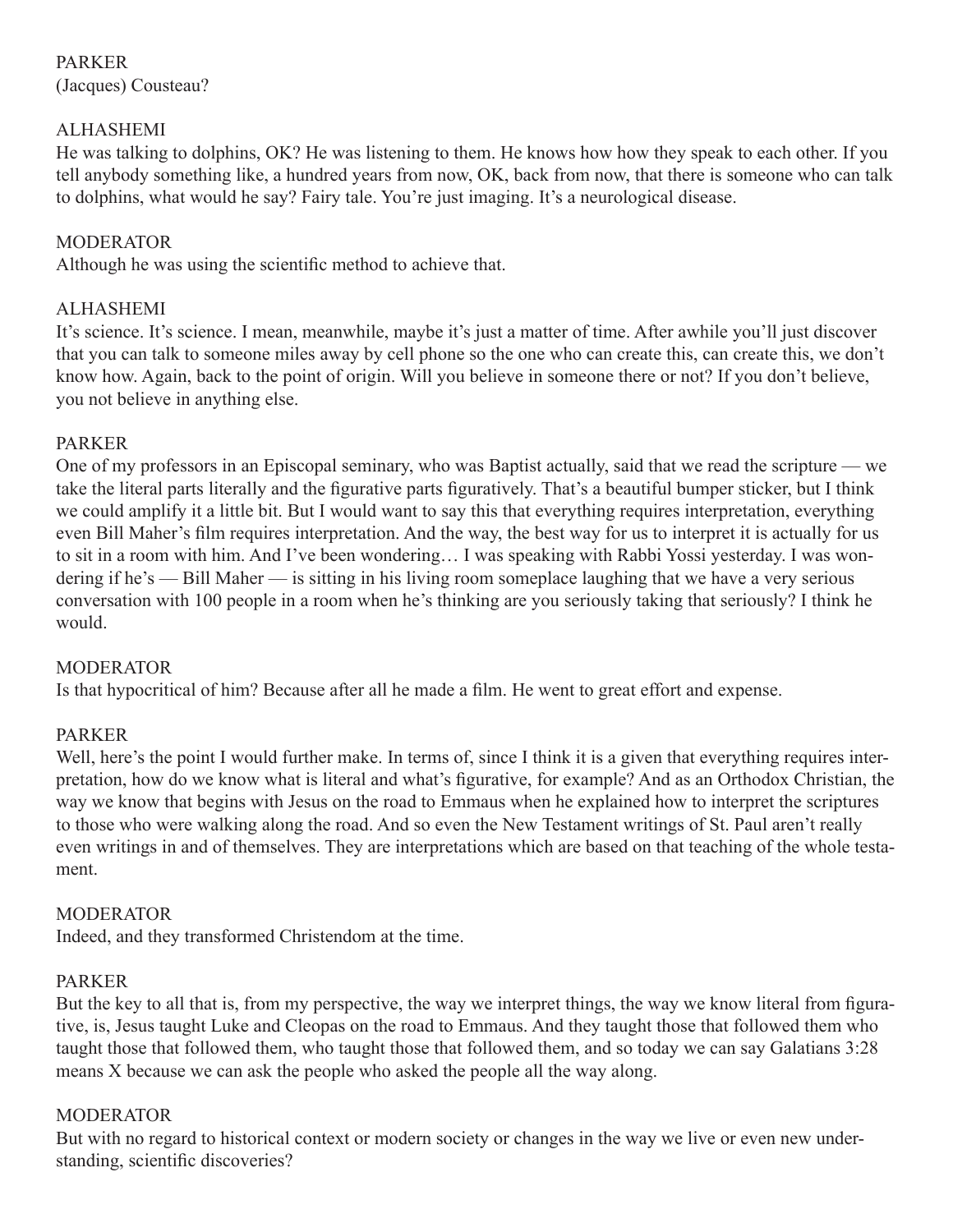# ALHASHEMI

Like what, give me an example of this.

# **MODERATOR**

Well in other words when these sacred texts were written there was a certain kind of understanding of the world, broadly speaking. But modern science, as this fellow, as somebody in the film pointed out in the movie, modern science isn't until many, many centuries later and so there was no way for the discoveries made during modern science to be…

# **ALHASHEMI**

I will give you an example that Maher said in one interview. He can't believe that there was someone who lived for 900 years. He's talking about Noah. OK, at that moment I just asked myself, My God, this guy knows nothing about anthropology. Has he ever sat with some scientist who was talking about how human beings are living (longer each year?). You know he's a showman. It's a business at the end of the day. I'm actually questioning, searching for truth, for this guy I mean. If he was here, I would just ask him please sit and learn, because for me he doesn't know what he is talking about. He doesn't know about people and dinosaurs, and he'll just throw things, and he doesn't know actually. This is my own point of view.

# SILVERMAN

That was a science advisor at the Vatican who pointed out that the Bible was written in a pre-scientific era, and Bill Maher interviewed him right after he talked to the head of the Creation Museum who thought it was a 6000-year-old Earth. And the Vatican said essentially that that's ludicrous.

# **MODERATOR**

OK, let me move on to a new question. Some of the ideas that are boiling in your brains I'm sure will find a way out. I suppose we can agree, I think we can agree, that at the highest level, our sacred texts were made to help us understand the mysteries of life — who we are, why we're here, where we're going and so on — the unknowable for which human kind always searches. They are full of poetry and valuable lessons of literal meaning and figurative meaning. They teach us about ethics and morality and how to treat one another. Yet there is much in our sacred text that has fostered intolerance, hate and violence through the centuries. Is it inevitable that religion will lead to evil just as it might inevitably lead to good? And if so, why is this so?

# DARBY

Is it then not then inevitable that the Constitution of the United States will lead to evil, because there are parts of it that have fostered violence and hatred? And it is not a sacred text, it is a legal document, but with the way people have interpreted it, they have interpreted it to do some ugly things. It was created to include some ugly thoughts as a matter of accommodation. It is therefore not an inheritently evil document, but placed in the hands of people with evil intent, evil things can happen. You can place anything in the hands of people with evil intent, and they will find a way to make it evil.

# HUDDLESTUN

But evil intent is sometimes is inspired by religious zealotry, that's the issue you're getting at.

# DARBY

Religion in the hands of people with evil intent…

# **HUDDLESTUN**

But evil intent according to whom? That's the issue. Some people would very vigorously support an action that would be illegal based on their understanding of the text. But I think your point is well taken because any docu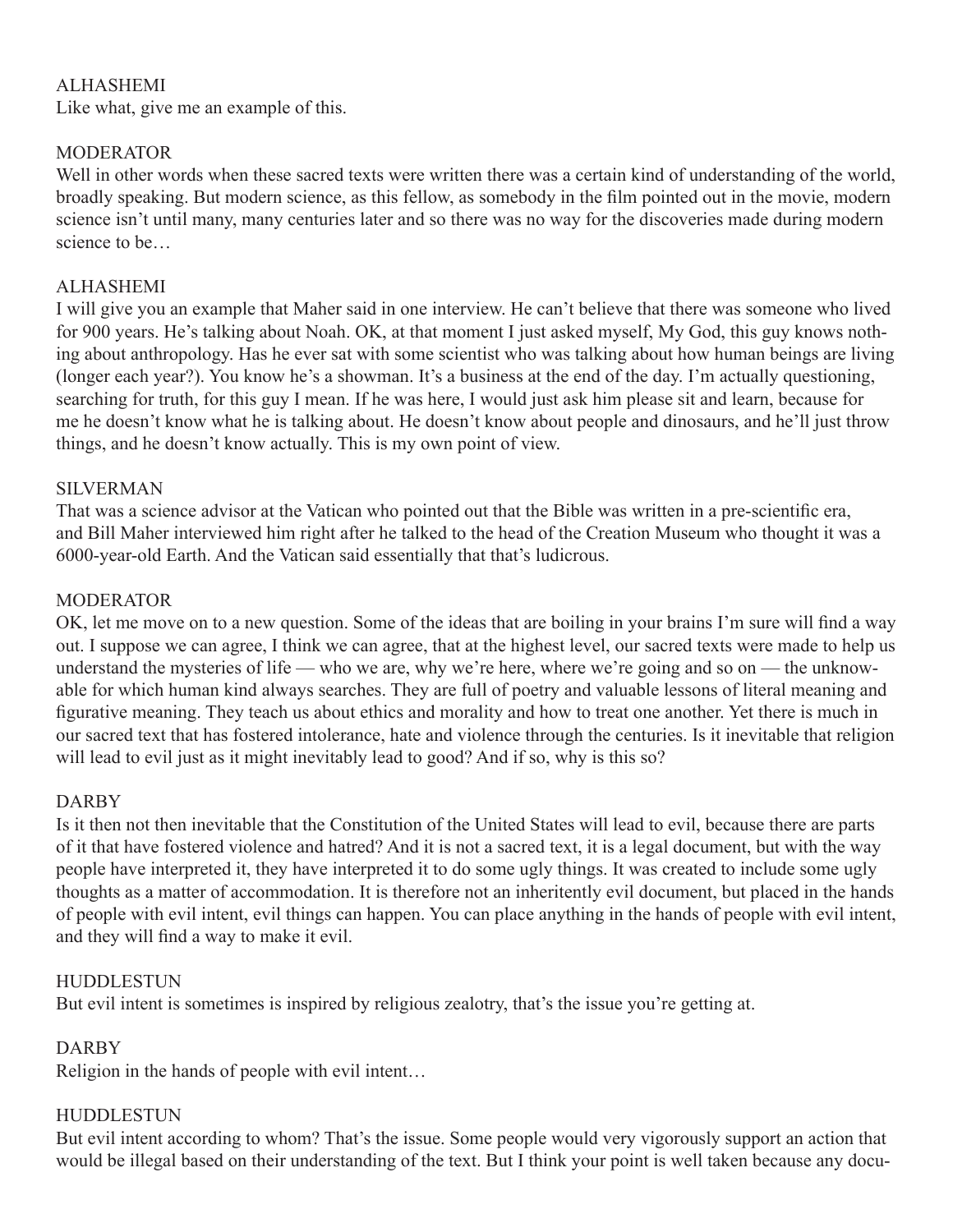ment can produce…

# MODERATOR

Let me conflate two of my questions. Let me follow that question, and your answer, with another one in an effort to broaden this discussion of evil and intolerance. In his book, The End of Faith, Sam Harris argues that religious moderates and liberals because they advocate tolerance and understanding, end up facilitating religious extremism. Bill Maher touches on this point in the film but quickly abandons it. Harris's point is that a live-andlet-live approach — go ahead and believe whatever you want to believe as long as you leave me alone and let me believe what I want to believe — is dangerous because it is our obligation as civilized human beings to stop intolerance when we recognize it. Religion we can surely all agree is absolutely not OK when it leads directly to somebody blowing themselves up in a marketplace in the name of God and killing, you know, a suicide bombing. But where then do we draw that line, at what point do we put our foot down and intervene in another's belief system? Harris says we should do that at the very beginning at the root of belief itself. Since religion inevitably leads some to violent ends, all religion therefore is bad, he argues.

# PARKER

He needs to study the history of Russia — 60 million people in a godless society who died as a result of that. Add 'em up.

# SILVERMAN

Well, I'm not sure that they died because it was a society that was godless. I think it was a society that worshiped a dictator and it was not a humanistic society. And I think what we should be concerned about is not so much whether there's an atheist leader or a religious leader in charge, but that people have the freedom to think for themselves and to speak out as they would like. There have not been wars over which brand of atheism is better than another or whether an atheist should just stamp out religious people. I think most of the wars that we've had were religious wars and those that weren't [were] with an atheist dictatorship. And we see that, say, in North Korea now very evil leaders who are atheist. It's not about religion, it's about worshipping a leader.

# PARKER

My friend, I don't think anybody worshipped Stalin [mumbled disagreement]. There's only been one century in the history of the world that I can think of that ever had any attempt at a purely secular state. Let's take the word atheism out and just call it secular. Only one century in the history of the world where that's been the case and that was the 1900s. So if we could say that all wars were started by religious people — duh! — there's never been a history of non-religious people.

# MODERATOR

And some of the most violent wars were in the 20th century.

# PARKER

And there's no question, though, that this ultimately leads to the question, "What is good?" The reason we can define good today, at least in our society, is because of the Judeo-Christian inheritance that we have, without getting into the question of whether the founders of our country were Christians or whatever. The question of what is good is specifically defined in the history of all humanity by faith.

# ALHASHEMI

He (Silverman) was right. When you don't have someone to worship, you'll try to find someone to worship. I totally agree with him. So why not we go and look for someone who is really there and who's really wanting us to worship him, to feel comfortable…

# SILVERMAN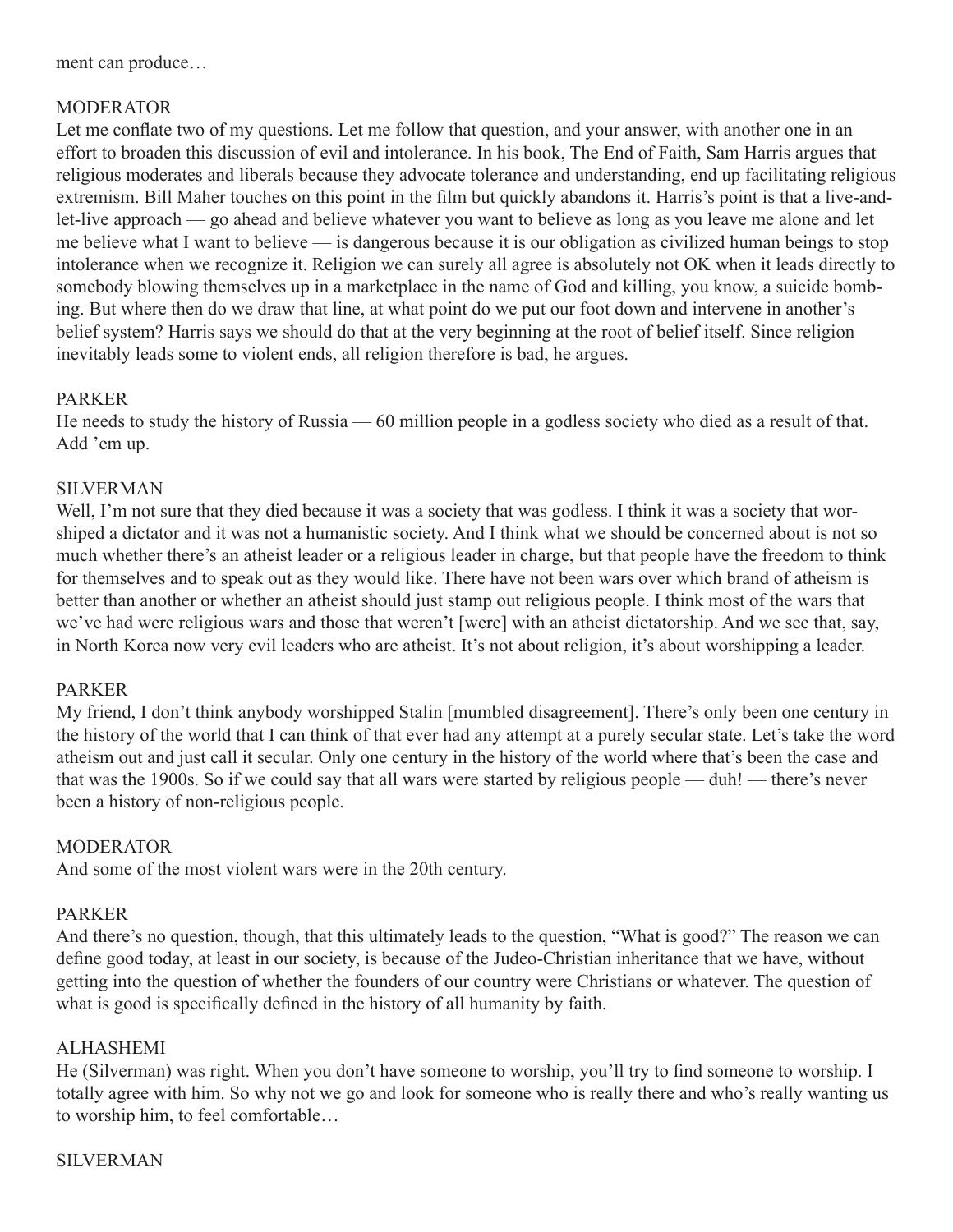I guess I'm thinking in terms of not worshiping but treating our fellow human beings kindly. Love your neighbor, which is part of the Bible, a religious text…

# ALHASHEMI

I mean, what is the manual that would tell you do so, and don't?

# **MODERATOR**

I would point out that the history of philosophy, Western philosophy, is essentially secular. There is very little — now there are certain philosophers that do address religion or find ways to reconcile religion and philosophy, but by and large, the great tradition of philosophy in the West is basically without regard for the doctrines of faith. So, in other words, it is possible, apparently, because there is evidence to show for it, to develop an ethical system, a morality, that doesn't include God.

# ALHASHEMI

And how long does it take for people to find a perfect system to live peacefully? It's a trial and error. Let's try this. Let's prohibit sexuality — no, now it's OK. Go for the next session, another chapter. It's a trial and error. The manual is there. If I'm giving you this mobile phone, I'll certainly give you the manual for this mobile phone. You go and try whatever manual you want, but at the end of the day, if you spoil it, don't blame me, it's your fault.

# SILVERMAN

I'm concerned that just the term "perfect," whether it's theological or otherwise, I think we might try to improve ourselves, but when we feel we have perfection that could cause a lot of problems. And incidentally I would not call this a Judeo-Christian country. I would call it a secular country because we — what I'm proud about most about America is we have the first secular constitution where it's a godless constitution and it allows us to have the freedom to worship…

# ALHASHEMI

Is it working?

# SILVERMAN

Better than most countries I think, but there's some danger with people in this country I think trying to turn it into a theocracy. But the fact that we have the freedom of conscience for all people is a goal that I think is great, so you will not find God in our constitution or how one should worship. It's up to the individual.

# ALHASHEMI

The other day I was walking down Wal-Mart with my wife and my 18-year-old…

# MODERATOR

A religious experience itself. [Laughter]

# ALHASHEMI

I suddenly got someone who was afraid — "Is this your child?" I say, "Yes." "Are you not afraid someone will take her?" Come on! She's here (close). Back in the Middle East, where there's God, you are not so afraid for someone to kidnap your child as such (he snaps his fingers). You won't see the dashboard of Target and Wal-Mart and Harris Teeter having the "Missing since 1989." Where there is no God, you can see these things. Where the human being is trying to overrule the country, you can see these.

# MODERATOR

Well, in countries where religion is dominant, there are a lot of bad things that happen also. Maybe not kidnap-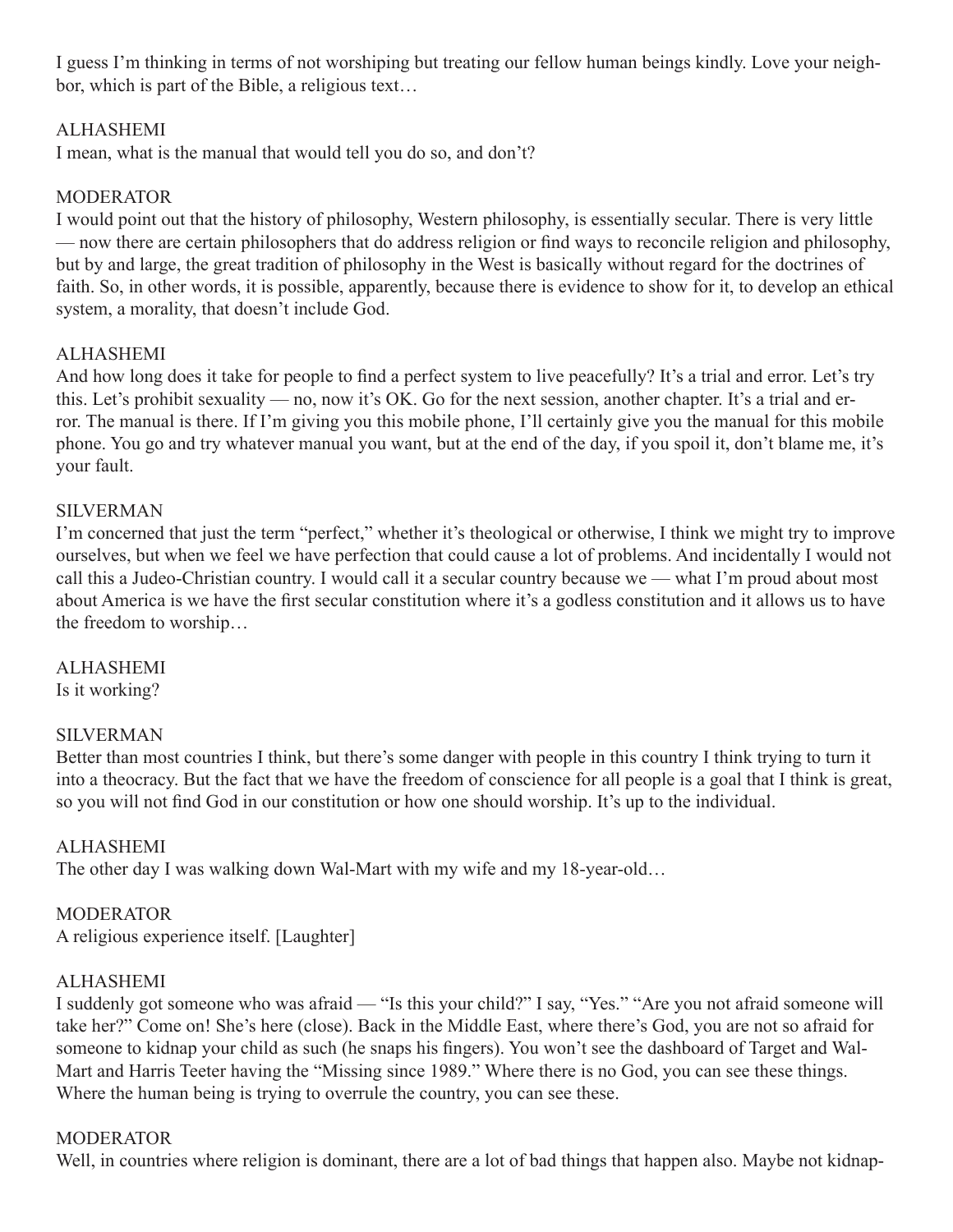ping, but…

ALHESHEMI

As I told you, it's interpretation…

# **MODERATOR**

What I want to know is, should we put down out foot? And if so, where we put down our foot when it comes to an individual's right to express his religion in his way, if that can sometimes mean murder and mayhem? Where do we as a society, where are we responsible for intervening?

# DARBY

Before the Lord liberated me from state government — I used to be a probation counselor — the standard for involuntary admission for mental health treatment then was that a person had to be either (a) an immediate danger to himself or (b) an immediate danger to the community. I think that when one's practiced views of their faith means that they are either endangering themselves or, even more so, if they're endangering the community… that's when the foot comes down.

# PARKER

Pastor, this is what's so difficult today, because I was watching a debate between the Hitchens brothers (Christopher and Peter) — the one who's an atheist is claiming that it's child abuse to teach people faith. So in the hands of certain people, our job means that we're endangering our children.

# DARBY

Then he becomes a non-religious zealot.

# ALHESHEMI

Adam, I keep trying to do things from zero. I don't try to jump over things. We need to sit down with people and see what do we believe in, what are the basic background we share. Actually, the problem is that when you go from, let's say, the red color and you say this is black. I go, no, no. This is the black. We will not meet in centuries actually. We need to sit. And we need to have certain definitions. […] What's the definition of atheist? What's the definition of freedom? What's the definition of satisfaction? What's the definition of logic? We need to put this in mind, and after that we can go further. If we don't, at least we accept each other.

# **MODERATOR**

Which leads me beautifully to my next question...

# HUDDLESTUN

That comes back to the question you asked earlier, "Do we need faith?" That assumption is that one does need faith and has been to determine which one is the correct one. That the larger issue we've been discussing earlier and touching on in other ways is that there's a whole tradition, which you mentioned, in Western philosophy and in political philosophy about how do you construct, how do you organize, what are the rules for a society where religion is not the basis for that society, Going back all the way to Aristotle [unintelligible] and all this discussion about what is good, etc., Utilitarianism, is it good for society, how do you set up ethics, and laws and rules that are not necessarily religious-based but are based for the good of the society. I mean, a lot of what we find in the founding documents of this country derives from political philosophers who had a great deal of influence in how the Americans framed this document. So I think that question already assumes that there is a correct one and we have to find it. There are religious traditions, […] the nonwestern traditions — take Buddhism for example, or Hinduism […] — certainly in some of those ancient traditions it's an irrelevant question. I mean, to say you worship Jesus and Jesus was a holy man, son of god, etc., OK, we'll add you to our list, that's good. I mean, there's a kind of built-in tolerance there that allows these various views to come into play.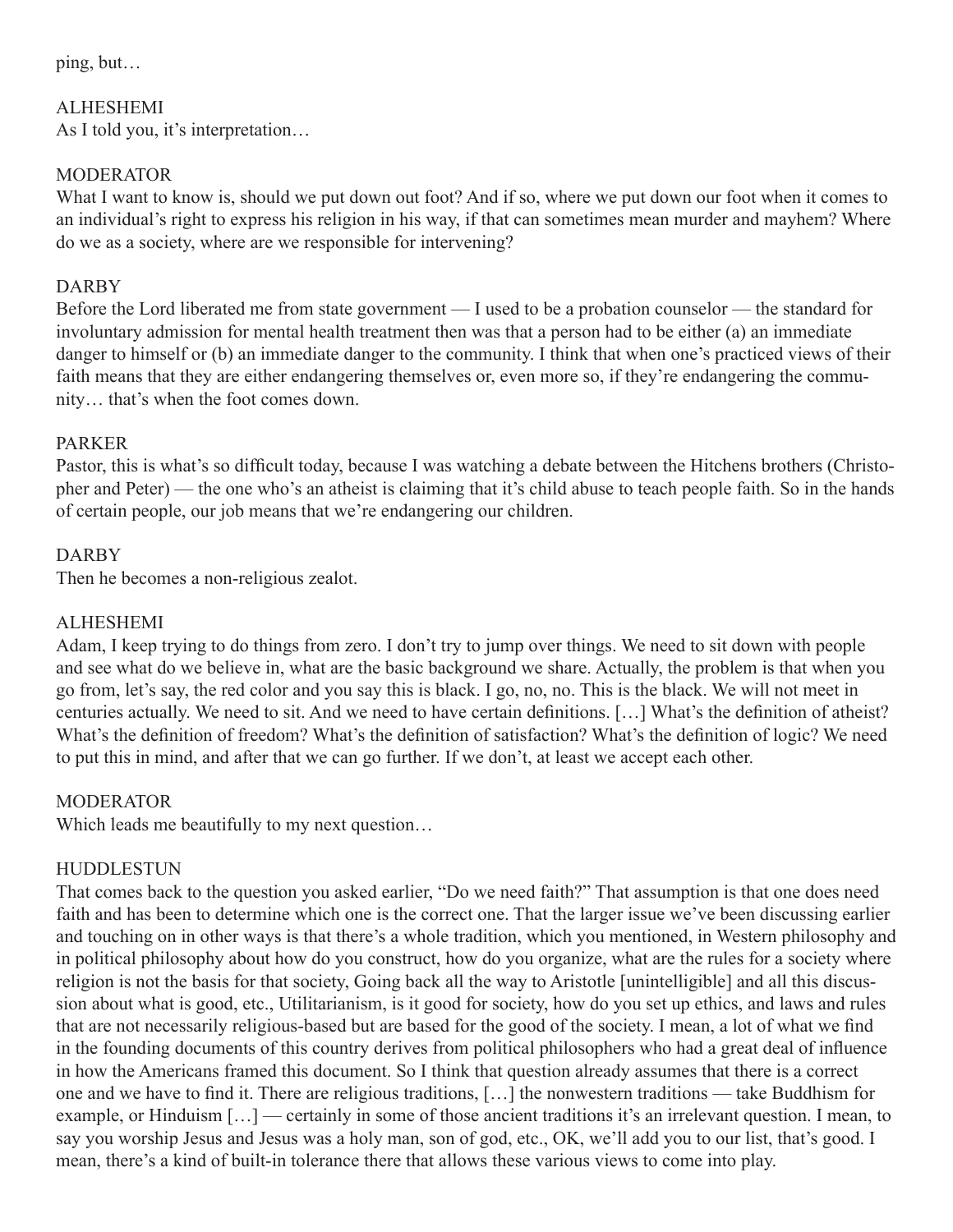### **MODERATOR**

In Islam and Christianity, though, both — I think, it's safe to say — one of the, perhaps the central doctrine, the whole central purpose is salvation: The idea that Christ sacrificed himself on the cross for our salvation. That is central, I think to Christianity. In Islam, of course, paradise and salvation via the Quran is also a central component to the faith. So, yes, of course we're assuming for the moment that there is faith, that most people are believers (which is the case) and that most people are, have among their goals, if not their first goal, some experience of the afterlife that's good, that's positive. If we take that as an assumption — well, should we assume that, I guess is a fair question — and if we do, how do we get there?

#### SILVERMAN

If I could make an analogy. Yes, there is controversy within these different religions about what's true, just like in science there's controversy. There was a raging controversy about whether we had a steady state or an expanding universe. Eventually, there was enough evidence that those who were steady-state physicists say, yes, we agree, because of the evidence it's expanding. I don't think we're going to get enough evidence to say whether Islam is the one true way, Judaism or Christianity is, so what I really think we should be doing is to try to see if we can, if not believe as others are, at least respect the right of people to hold these beliefs in a nonviolent way, and our world will be better off.

#### ALHESHEMI

Back to the detection of evidence, what's the evidence? How do you find evidence?

#### MODERATOR

He's speaking as a scientist, so observable phenomena.

#### ALHESHEMI

Just let me correct this. Islam — salvation is not paradise. "Islam" means — in the Quran there's a verse, "We've revealed this Quran for you to be happy. To live happy."

#### MODERATOR

To live a good life. […] But I want to hear from some of the more Orthodox on the panel, if I may use that label. You're an Orthodox priest, aren't you?

#### PARKER

I am.

# MODERATOR

Well, there you go. [...] In Christianity, the sacrifice on the cross is the be-all-end-all, right?

# PARKER

The goal of life from an Orthodox Christian perspective is union with God. We go all the way back to the beginning, we have a falling out of communion with God in Genesis, Chapter 3 for example, starting there. So our task is union with God which is accomplished in its moment, if there's a moment, in those three holy days: holy Friday, holy Saturday and the resurrection on the third day, no question about it. Do we believe in a literal paradise, do we believe in a literal hell? No. Why can I say 'no' to that? Well, because union with God is an every-moment call. It doesn't mean that there is not some time outside of time when we are going to be with God forever and ever if he so judges, but that's not something we simply look forward to on the other end of the game so to speak. Every single moment we have the opportunity to choose heaven or to choose hell essentially, because choosing heaven is to love god and to love our neighbor, and to choose hell is to turn away from all that, which is precisely, well, one of the two precise definitions of sin: to turn and go in the other direction.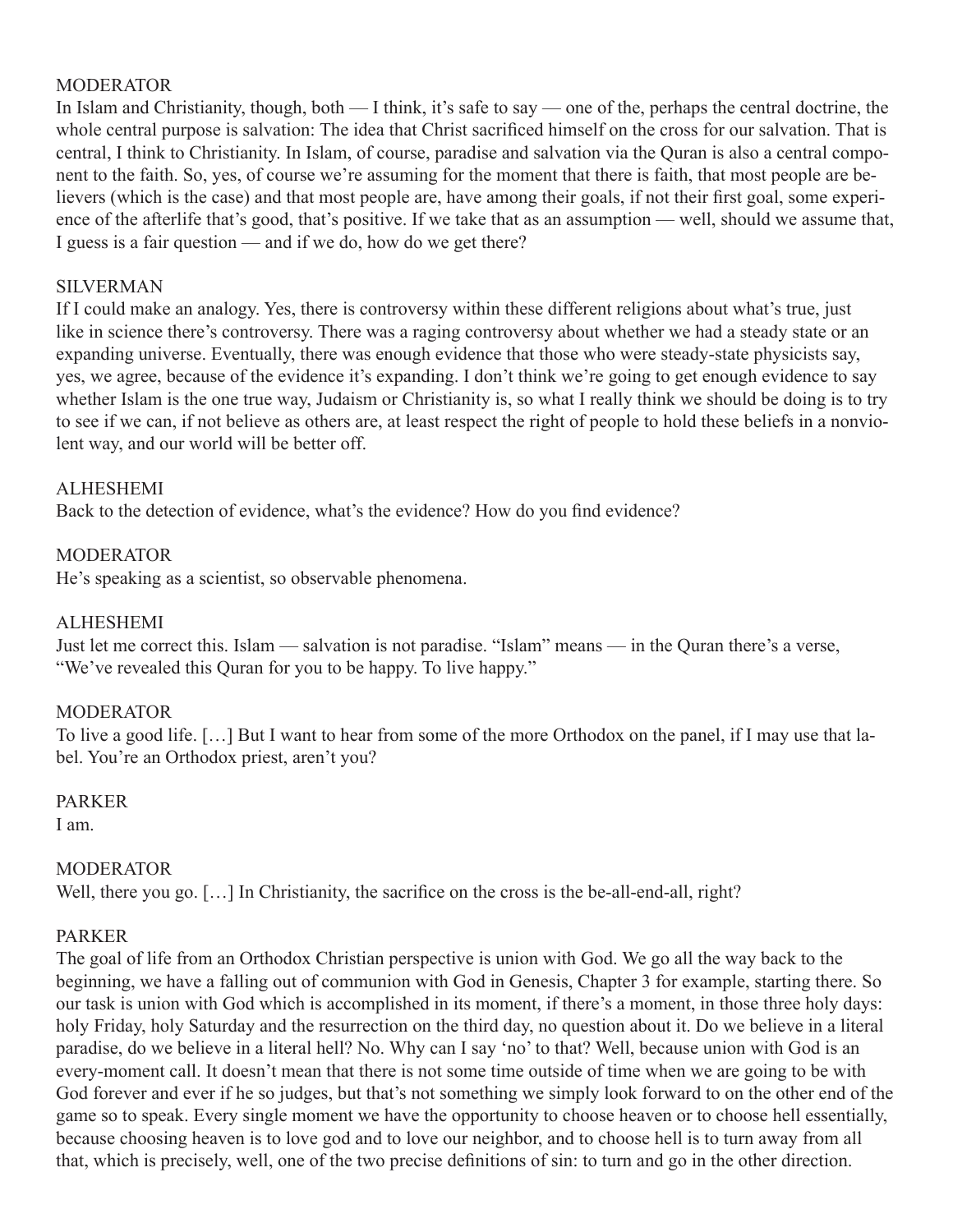**MODERATOR** So you're striving for paradise at every moment.

PARKER Every moment, absolutely.

**MODERATOR** Marshall, what is the Baptist view?

# BLALOCK

The Baptist view is, as long as you collect the offering everything's fine. [Laughter]

# PARKER

Just one last phrase, and that is, one of the challenges, especially in our contemporary world, which I believe is an especial export of 19th c and 20th c North American Christianity, is that somehow we are the hjudge the trial and the jury of everyone oftheir souls. An Orthodox Christian has no right to say who's going to heaven and who's going to hell. God alone is the judge, even we can't say that about our own self. So I cannot say I've got Jesus, I'm in. That's a very troubled spot in our country, and in Christian thought, at least in the Western world.

# BLALOCK

I'll give you a serious answer now, sorry. It's my personal belief, and it's true of most Baptists, that we believe that Jesus Christ is the way of salvation I guess is the term Baptists would use. We believe that basically the world has a problem. I think Maher identified that pretty well in the movie. There is evil in the world. There is trouble in the world. A lot of it is the result of sin in people's lives. So we're all flawed human beings, and all of us should be humble about that. […] And so we believe that God provided a way for us to be able to have forgiveness but also to have change in our lives so that we don't have to live in the pattern of, the evil pattern, Colossians 3 says you want to rid yourself of all things such as evil, that old sinful pattern of our lives. So we believe salvation is about life-change. Changing your life, to honor God with your life, to live as Jesus calls us to live, to actually do what Jesus said to do, which is really important. We also believe that Jesus spoke about heaven and hell, that there is a heaven and there is a hell. I prefer to think a C.S. Lewis thought — […] that people can choose not to be with God, and if that's their choice, I regret it for them, but I'm not in a position to force them to do anything. […] I personally think most serious Christians would not want to be arrogant about that. And that's one of the things that caught you when you saw the Maher movie. There were some places where people were flat-out arrogant. I'm not God, I don't make the decisions. So we want to humbly say if we believe that humanity has a problem, God sent his Word and his son here to the world to help us solve our problems and become the kind of people he intended for us to be. That's how we think.

# **MODERATOR**

And in the garden when man was separated from God and made mortal, and original sin entered, this imperfection took root which in turn then prevented us as people from experiencing the full mystery—the mystery was created, the mystery about which we all now strive, whether it be in a religious context of a secular context. I would like to hear, though, from Michael, an Episcopal viewpoint.

# WRIGHT

I just pick up on what's been said. I think this fixation — you talk about North American Christianity, I think you're on to something — that in a consumer society where we can do or buy our way or find a way to say we got something in the future; I would come back to saying Jesus says the kingdom of God is in your midst. It's here, it's now, it's about now. Eternal life is not future, it's now. It's not something we work to attain, but it's something we can choose now. And so it is kind of working through what you've been talking about in terms of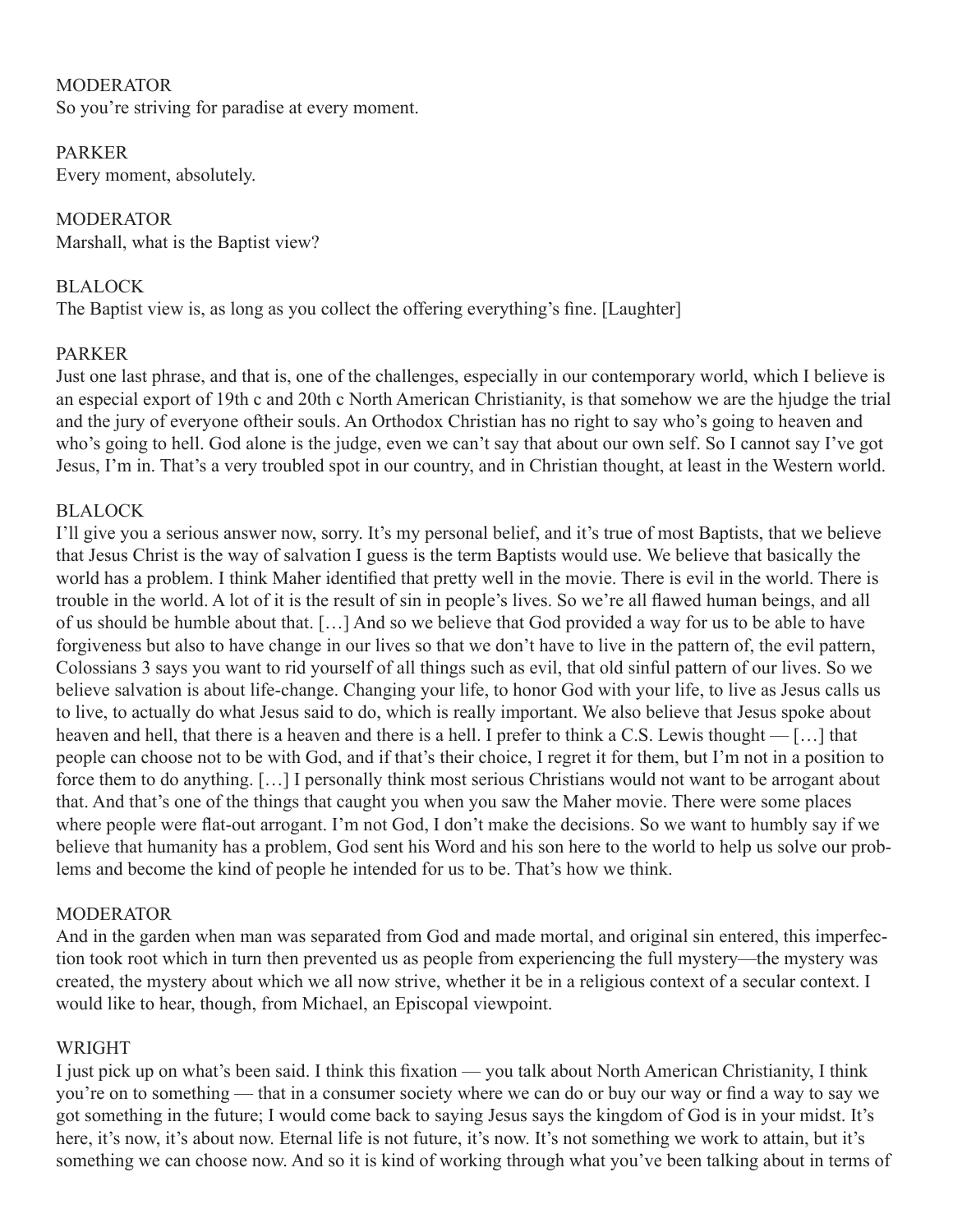this fixation about what's in the future. It's a choice today, but it's also a choice tomorrow, it's a choice the next day. I think we have a kind of fixation on, Why am I doing this, I'm doing this for what there is in the future — no, I'm doing it because it's right, it's good, God calls us into it here and now, and my understanding of what God is calling me to do right now. It is about today, today is the moment, and I think there has been a manipulation of the Gospel story that somehow made this world kind of the practice run for the next, when really why does the incarnation happen? God enters the world because this is worth the attention. So I think this kind of fixation on a certain type of Christianity that's focused on future life is very dangerous around how we live our lives today. And you can see that in some of the focus I think perhaps on the apocalyptic portions of the movie. What I really missed in the movie was the church, and other religious bodies over the centuries, have tried to renew itself in different ways, because we have gone off course. I am humbled about some of the experiences I saw, that arrogance that Marshall talked about. But where is the story of Francis of Assisi who says, really in some ways a lot of the same things a thousand years ago, and says, We've missed it, we've lost—we've gone so far from what our origin is in Christ, and the humility, the humble, the savior. And you could go through periods of reformation in our church and in other religious communities, and other traditions. That's the piece that is part of our tradition that allows us to own up to what Maher is saying. I mean, to watch that movie is a humbling experience. No matter how it misrepresents religious traditions, I am humbled by some of the story that some of the things that have been done in the name of God. […]

# MODERATOR

Does that instill in you a certain responsibility as a leader in the church? Does that instill in you a certain responsibility to convey the right kind of message then?

# WRIGHT

Again, just to keep that, that whole humility piece is essential now because as we get so caught up in—Marshall, you were saying that none of us has a right to say, "This is what it means," We can only value our own experience and share it with other people. I think we just have to step back a bit from our doctrinaire, in-yourface, this-is-the-word, because in fact that's not what we believe. In all these religious traditions we believe the community has a role in that, historically, and in the present day.

# **MODERATOR**

Vance. And then I want to ask the rabbi something too.

# **POLLEY**

I really want to follow up on the image of humility and speak about what it is we are constantly struggling with, and that is our willfulness. You referenced the story of the Garden of Eden, and the sense of wanting to be God, wanting to be in control. And deep down that's such a part of the human nature. I don't know whether it's completely fair to say that's a piece of being created in the image of God that that sense that we have, that we want to be God. And the history of faith, if you watch, is that constant cycle, that struggle that human beings have, to be honest about the fact that we're willful. And it's a real wrestling with the will. So I like the image of humility, but I want to put a bit of an edge to that, and to say that's what we're struggling with, and that's the difficulty I have with making human nature the measure of all things. Because I know, by human willfulness, I know that tendency to want to do it, to want to be in control and not to let go of that being in control. And to me that set between letting go and letting God.

# MODERATOR

So in other words, without faith you have, in a sense, the potential for a direct line to Stalin.

# POLLEY

[...] The brokenness of human nature, exactly...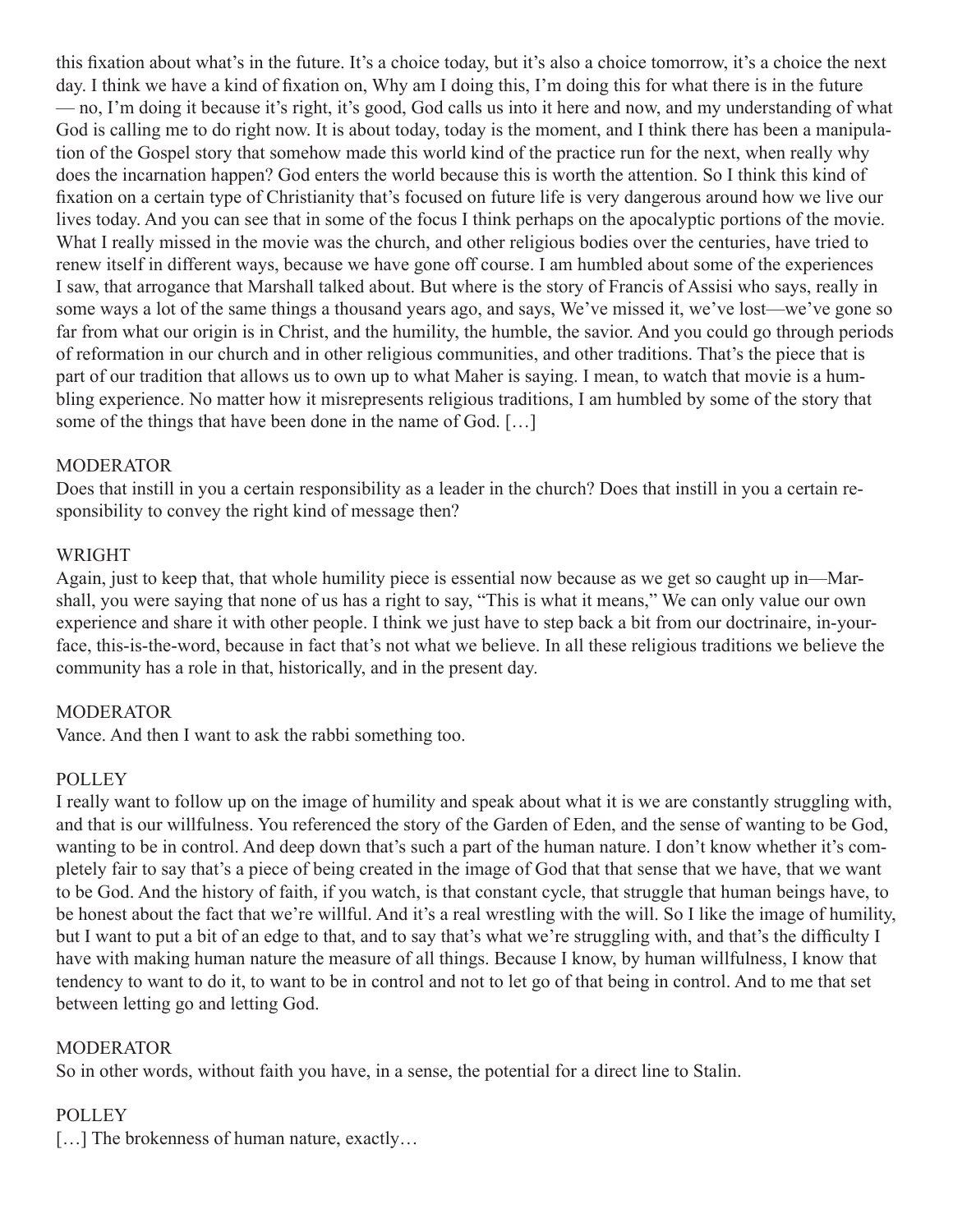# MODERATOR

I'm sorry, hold those thoughts, because I do want to get the Jewish perspective from the rabbi, because in Judaism—and you'll be able to speak to this better than I of course—but the concept of paradise and for that matter hell is a lot different.

### REFSON

The fundamental principle in Jewish belief is that the world was created, and people were created in order to make the world a better place. And Jews were chosen to perfect the world through the teaching of the Torah, the traditions and the teachings of the Torah. And all other people were chosen to perfect the world in their own ways. So I can look at Judaism and see how we need to perfect the world through Judaism, but if you want to look at other traditions — probably the best I can say is, the proof is in the pudding. If we see that the tradition has brought on good things and made the world a better place, then in the light of Judaism then it's a positive and a holy and a sacred tradition. But I would encourage that we need to stop caring so much about people's paradise, and we need to look about how people are — instead of looking at our neighbor and what's going to be in the world to come — but maybe, are they clothed, are they sheltered, are they warm, do they have all their worldly needs, and let's leave the next-worldy needs, the needs of the next world, to God. And if we're able to do that, we will leave behind a legacy, a history of hate and distrust and truly create a legacy of love. Because in Judaism, there isn't any talk of—or there's very little talk—of heaven and hell, because in Jewish tradition we are encouraged to create a heaven on this earth, and we'll worry about the next world when we get there.

# MODERATOR

In other words, to God: Mind your own business, you'll have your chance. [Laughter]

#### SILVERMAN

I actually agree with a lot of what my religious friends are saying now in terms of, whether you're religious or not, humility is something valuable, look at how people act in this world, and that is what we should concentrate on, and I would say, if there's a God, let him do with me as he pleases when I'm dead, or if I have a chance and I meet God, I'll say "This is enough evidence, and now I'm a believer. [Laughter] At the moment I want to concentrate on this world, and I'm glad to see a lot of my religious friends are also.

#### REFSON

And that also addresses the interpretation, if the spirit of the interpretation goes along with the concept of making the world a better place, then we know the interpretation is correct. But if it goes contrary to the principle of perfecting the world, then we know we have made an error in the interpretation.

# **MODERATOR**

Let's just go in order, we'll just go right down the table. [To Parker] Did you have something?

#### PARKER

I did. I would like to say two things. First — and this is probably not going to be resolved today, but I would enjoy, Mr. Silverman, if we could talk about this some more—

# **MODERATOR**

We'll resolve it tomorrow. [Laughter]

#### PARKER

The question comes back: how do you know humility is good? That's a very important question. As Christians, we know that humility is good because we believe that God became incarnate and showed us precisely what humility looks like. But not humility as a principle. **MODERATOR**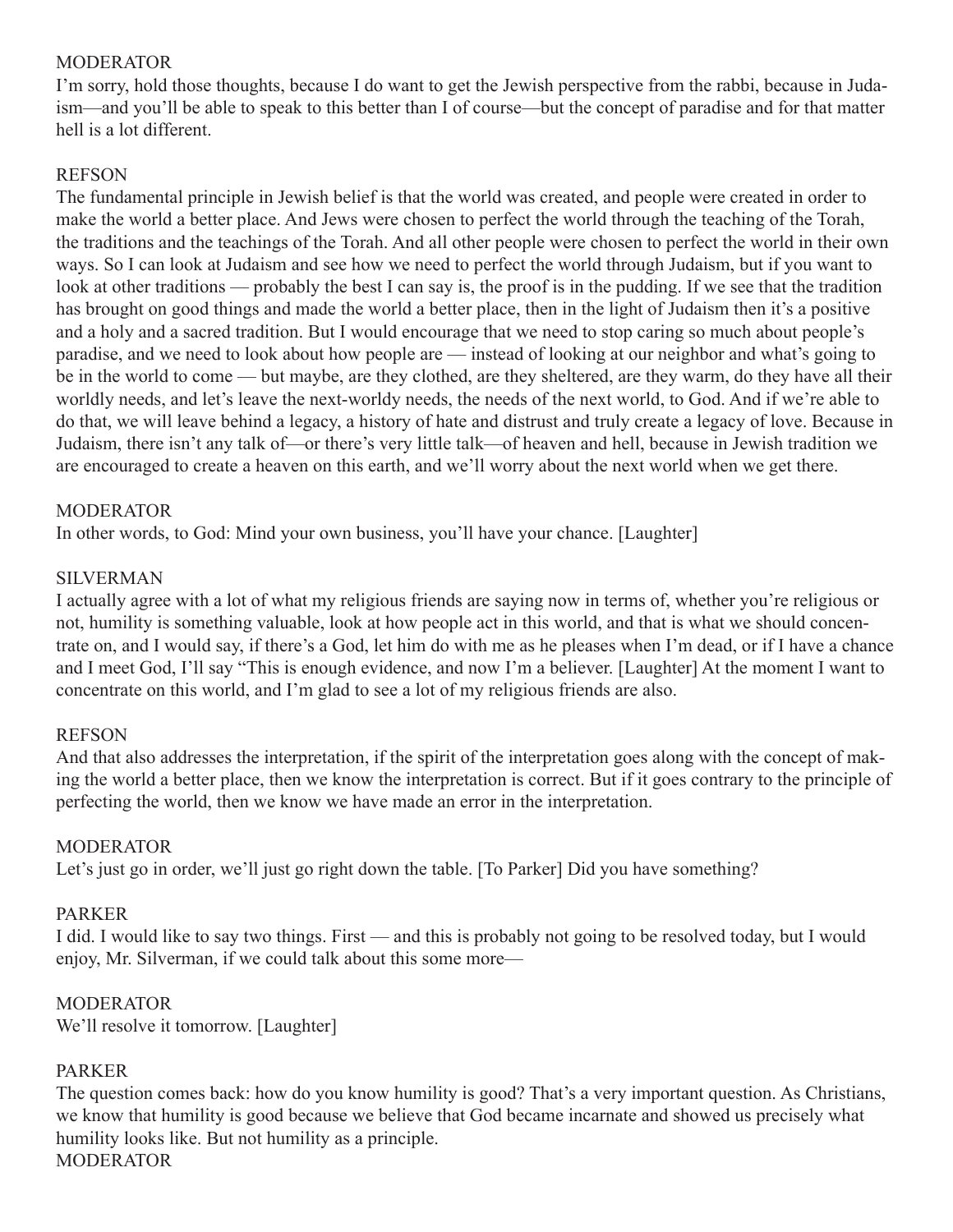Interestingly, you're actually echoing Abdulrahman's concern about definition and what are these things and what do they mean.

# SILVERMAN

In the scientific community, often we don't know, and we say "I don't know—we don't have enough evidence." And that is a form of humility. A lot of religious people say that but my concern is someone who has all the answers. It's right here in this book, and my interpretation is right. That's the arrogance that can cause a lot of problems. So whatever you believe—

# MODERATOR

But aren't you applying the same standards to, you know, science and religion? I mean, as somebody mentioned before…

# DARBY

Those of us on this end of the table are calling for the rules.

**MODERATOR** That was a rhetorical question.

SILVERMAN Which I'd like to answer some time.

HUDDLESTUN

If I could wade through all this theological discourse and play devil's advocate for a minute…

# PARKER

For those who believe in the devil. [Laughter]

# HUDDLESTUN

To come back to really to what Maher's doing, and to echo some of the comments here, when you for example said God calls us, or God tells us to do such and such, what Maher would do is then say, Yes, that's the problem. God is calling you, or you believe that God is calling you. And what his concern is (is) that people who commit acts of violence, do it in the name of God calling them. So the issue of sin and evil, which religion addresses — which is probably what you were talking about, but there is evil in the world — Maher would say, Yes there's evil in the world, and a lot of it is perpetrated by people in the name of religion. […] His issue is that this then causes him to just reject — you can say he's throwing out the baby with the bath water. But he's just saying, Just a pox on all of you, I just reject this whole thing. And then the ending of the movie, which is a very powerful image for him, saying, look, there is a holocaust and destruction, but it's not at the hands—it's at the hands of people who do it in the name of religion.

# WRIGHT

But John… when you said God call us, I think the problem Maher has, he assumes when we say God calls us that there was a voice that came down to me individually and that's what I'm responding to. We have not taught enough in our own traditions what it means to be called, that the community has a role in call, that tradition has a role to play in call, that reason and Scripture all have a part to play in call. And I think when we say words like "God calls us," the secular world responds by saying, "I haven't heard any voices, I don't know where this is coming from."

**MODERATOR** They take it literally!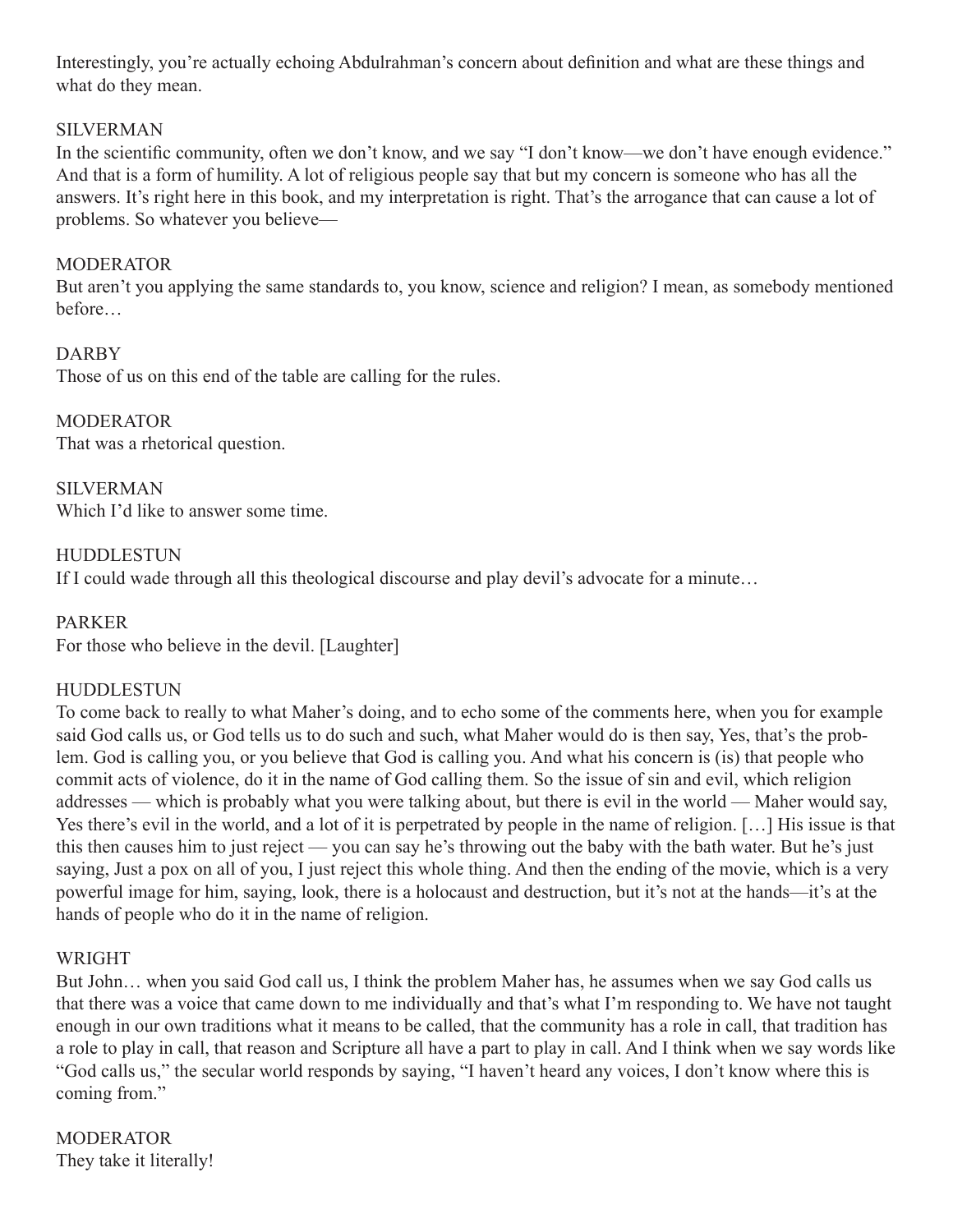# WRIGHT

Exactly. So our failure, I think, within religious institutions and churches, is we have not defined, we have not spoken in a way where people can understand that the calling of God is not that light show necessarily with the voice. It is a whole process that values community, other people, and all of these other pieces. So, again, that's our challenge, to communicate what it is we mean.

# DARBY

There's something that's very easily lost in discussions like this. It's a commonality to Christianity, Judaism and Islam. There's a wonderful commercial for some bank, the name of it I can't remember right now, but it's where this guy starts choking, and the people around him start to discuss the fact that he's choking and how they should (save him), and what perhaps should be the best technique, while the one guy simply comes up and does the Heimlich and saves his life. It talks about the results, not just the discussion. I think we don't want to lose sight of the fact that within those three religions that have been assembled around this table there's a commonality: that there's a call to love the Creator, and to love and respect the neighbor as we love each other. And it's very easy to talk about the number of people—the number of angels that dance on the head of the pin, the nature of paradise and will there be smoking and nonsmoking sections, any number of things, while you don't really have to go that far from the College of Charleston to find people in very desperate circumstances. I think it's helpful to remember that if there is a road to whatever one (thinks of) as paradise, there are people along that road that the Creator calls us to help, to intercede in their lives in a positive way. We have to be careful out there not to get so caught up in that that we forget that piece. There's a beautiful verse of Christian Scripture that says that you cannot love the Creator that you can't see if you cannot love your neighbor that you can see.

# MODERATOR

Bon point, as they say. Marshall, did you have something?

# BLALOCK

One follow-up word to this particular part of the conversation, and that is, I believe that the reason that the Gospel has such power in my own life is because it's not just the world's view — I'm evil, I have evil in me. So that's the power, I believe, that's humbly coming to God and saying, I know I've got flaws. It's not just, it's easy to point out flaws of other people, but the humility I'm speaking of is, I've got a problem, and by God's grace I hope to become the kind of person... that's the process. That's what we would call salvation. Now I don't presume to say I know everything about where everybody's headed—heaven and hell—but I do know that I've got a problem and the Gospel is what helps me become the person I want to be.

# MODERATOR

So in each of your individual theologies or philosophies, "salvation" is achievable now, while you're alive and on Earth.

# ALHASHEMI

At least to begin with. Regarding the literal paradise: In Islam we have a saying of the Prophet Mohammed. He says, live your day as it's the last day of your life. And every day is the first day of the rest of your life. OK? So you have to be happy. So if your one — just like […] Michael say — if you're worrying about the future, you're depressed! And that's what makes me work as a psychiatrist, OK. I've been working for 10 years, I'm not exaggerating, I've never prescribed a single pill, even for schizophrenia. You know why? I'm using my religion. I'm using the way of life, not a text  $[\dots]$  — just go and do so and so — from the moment you wake up to the moment you go to bed, this is a way of life, this is religion, this is a manual…

# MODERATOR

By religion, do you mean little "r" religion, in the philosophical sense, or you're literally using the doctrines of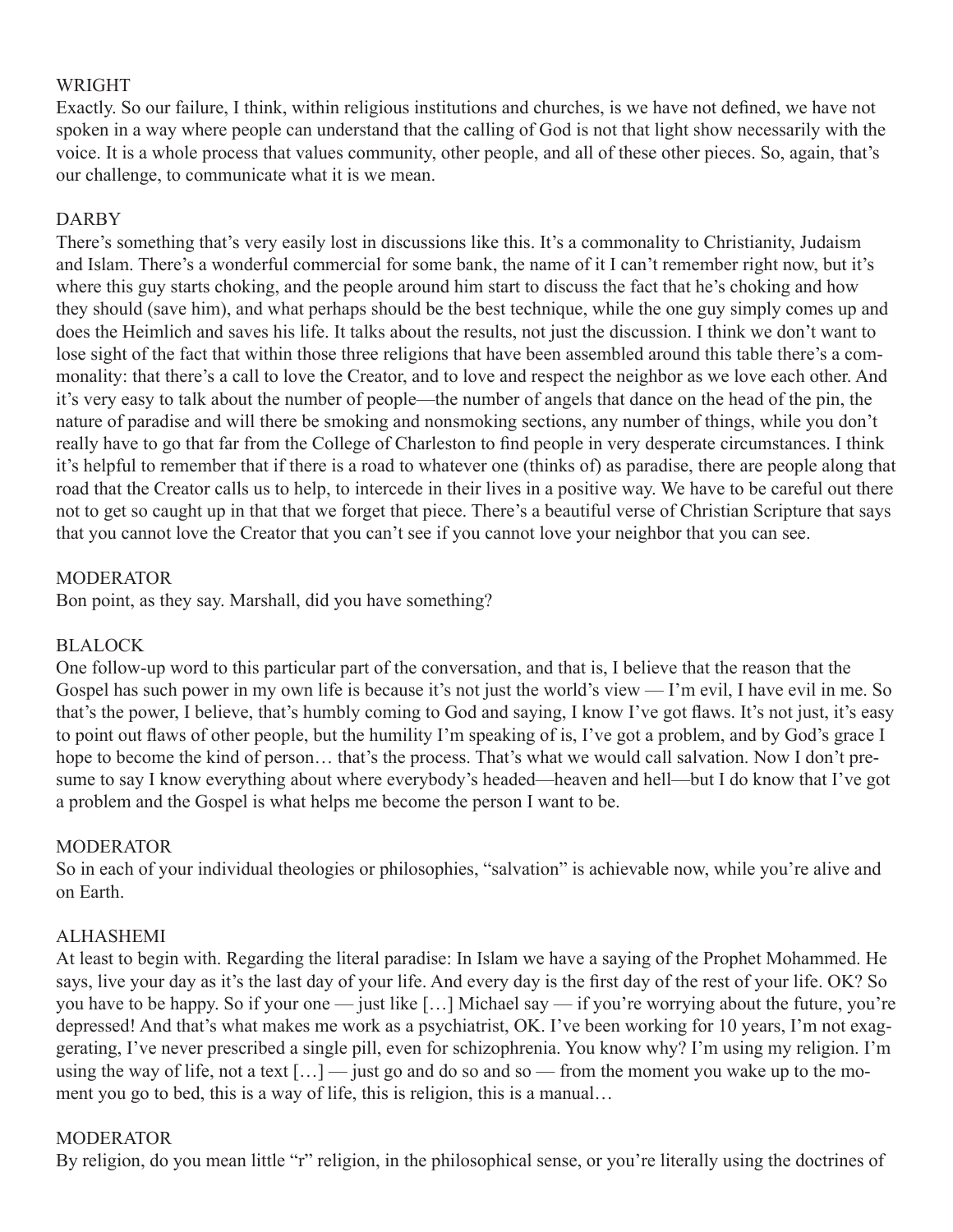# Islam?

# ALHASHEMI

Of course I'm presenting Islam. I would take the verse literally, and just translate it if he's not Arab. For example, I work in Dubai, and in Dubai I have 33 nationalities at the clinic: Americans, Muslims, South Africans, Australian. So I'll just translate and make it practical, OK? And that's it. Regarding paradise, and evidencewise, if you go and ask an embryo inside the uterus, do you have evidence that there's an afterlife? He doesn't. He just has 50 centimeters, and at the end of the day if there's an umbilical cord (causing) asphyxia, he will just kick. And in the medical school, [you'd have] the kick count. They would ask you as a mother, go and try to count the kicks. If it's more than 20, go to the emergency room, because he's saying let me out. How come he knows about this "out" if he doesn't believe in afterlife? And there's no evidence. Even in numbers, you have the first number and the last number and you can't see this or that, and at the end of the day you believe in numbers. What I'm talking about? I have one of these [unintelligible] in Islam. He said, the human brain and mind is just like the human eye. Both are senses. As if your eye has a limited space, you're mind has a limited space. Don't try to cover God with your […] logic. This is the second point. The third point, I think people like Bill Maher, the only evidence they're asking for is for them to be called prophets. He's waiting for someone to go, "Bill Maher, you are the prophet, I'm here, go and live your life." And, again, maybe he won't believe. So from my own point of view, it's very simple: Go live your life, happily, relaxed, comfortable. Whatever difference you have even if it—I keep telling people this, the family therapy, I'll tell them, Choose whatever reference, even Einstein reference. If it makes you happy, that's it. I just want you to be happy. And at the end of the day, [...] I don't have the key to judge people, you're in the hell and you're in paradise, because I don't know even where will I…

# PARKER

One follow-up thing? Is that allowed? I would just like to clarify, because there's been some discussion around the table about the purpose of this life is to make this life better, to make Earth a better place. I feel it's important to go on record to say that from an Orthodox Christian perspective, God didn't come to make us better. He came to make us holy. And in that process of holiness, the world will become a better place, there's no question about it. But it's not simply to make the world, everybody to hold hands.

# MODERATOR

That's interesting because Judaism is the other way around. Through betterment you become holy.

# REFSON

Right. Because we are created in the image of God, and each person is divine. By holding the hands of the divine person next to you, through that you reach God.

# MODERATOR

Okay, next question. In the arena of inter-faith and ecumenical dialog, there have been some notable advances. The Catholic Church, for example, has altered their doctrine to accommodate non-Christians. Even they now have a shot at paradise, so the Vatican says, even if they have no way to know Jesus Christ, although it's through Jesus Christ. It's a little sneaky. And panels such as this one are formed regularly. How can we fuel and extend this dialogue among people of faith? And how can we find ways to include non-believers in this dialogue, in a productive sort of way.

# SILVERMAN

Well, speaking as a non-believer, I feel included if we're talking about making this world a better place, having certain values in common to people who are religious and not religious. Love your neighbor is more or less a universal. There are psychopaths, religious or otherwise, but if we look at the intersection of all religions, is probably what you would consider Humanism and humanistic values. So concentrate on what we have in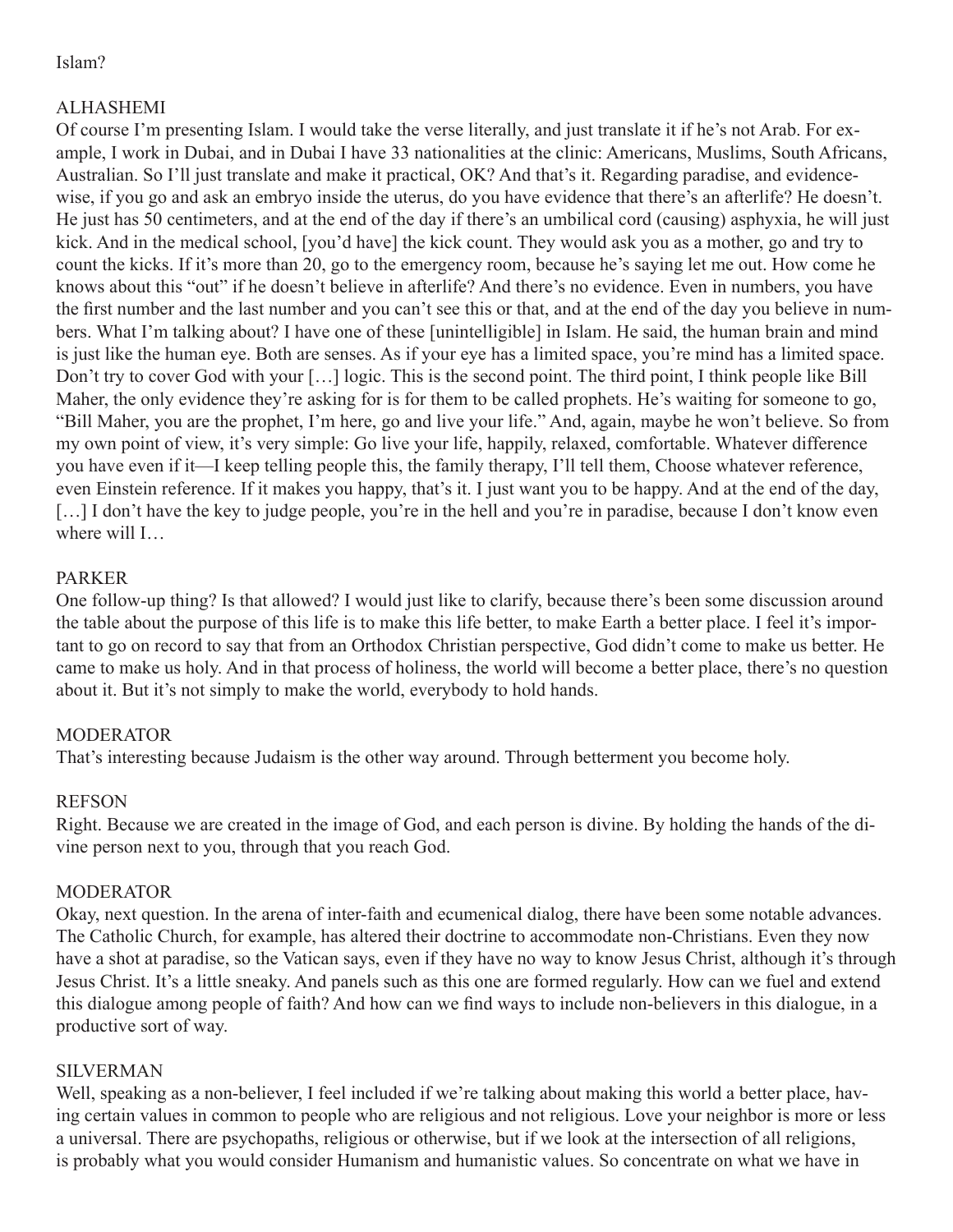common in terms of making this world a better place, rather than disputes among doctrinal differences, which can be fun to do, and maybe over lunch we can talk about this in a reasonable way to understand each other's perspectives, but recognize what we all have in common.

# PARKER

That's possible, especially describing how you describe things, Mr. Silverman. Should I say professor?

SILVERMAN

Herb.

PARKER **Herb.** 

MODERATOR He's only wearing long pants because I forced him.

SILVERMAN It's my best outfit! […]

# PARKER

It is good for us to do good together. There's no question about that. If we were going to have an interfaith dialogue that included the absence of faith in that dialogue, there's a certain time where it would be better for us simply to go build a Habitat house because we're not going to agree that black is black or red is red or water is water in a certain sense.

MODERATOR But aren't there certain things that you can agree on?

PARKER Sure.

# **MODERATOR**

And then, what you're saying, as Joe Darby was saying earlier, there's, you know, math encapsulated, and then there's faith, which is its own thing, it just is.

# PARKER

Well, from an Orthodox perspective, math is what it is because God is who he is first. The reason why there is order in math is because God is God. The reason why science is science and we can now know it is because God was the one who put all those things together and gave us the capacity to find those things out. So, you know, we do have things in common, sure. But to have a religious dialog, at the end of the day, we just have to call it an end and go build a house together because our task is simply to live our life and we can't necessarily change another person simply by intellectual argument because it's not simply an intellectual matter.

# DARBY

The nature of interfaith dialogue requires faith. Now, there are other settings, other venues where people of good intention, people of good thought, people of positive direction, some of whom might be people of faith and some of whom might not, can gather to achieve that kind of thing. But if the dialogue is going to be interfaith, then faith is an inherent part of it.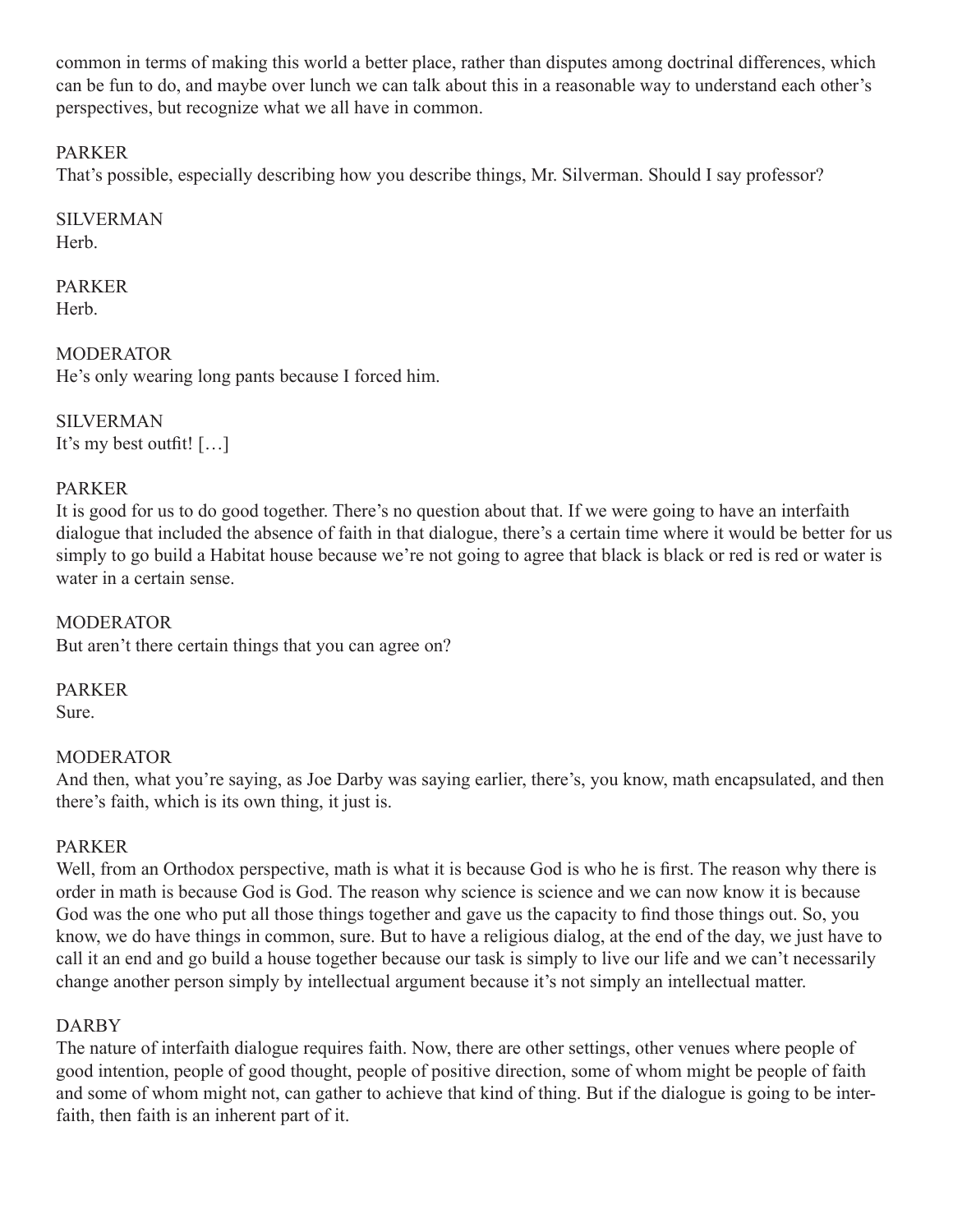# **MODERATOR**

Well let me add this then. To what extent can, or should, doubt enter into an interfaith dialogue among believers? […] An inter-doubt dialogue. I'm sure if anybody wants to volunteer. All of us, I imagine, over the course of our life, experience doubt. […]

# DARBY

The bigger question is, the most important part is embrace of the creator, embrace your neighbor. That ends up being more important than a discussion of doubt. In my faith tradition, faith is a given. Not scientifically questionable, there's not the need for empirical proof. You know its there, you then do something. The danger in interfaith dialogue sometimes is that it goes nowhere. I used to share in a body in Columbia, Greater Columbia Interfaith Clergy Association we called it, and it went down the tubes. Part of the reason that it did was that one morning a bunch of us sat around and said you know, it's 7:30 in the morning, we were sitting around debating fine points of faith while we could be sleeping and not making one bit of difference down in the projects. We're talking about the nature of having this nice discussion while there's somebody awake at 7:30 wondering if they've got enough money to put gas in the car to get to work. […] Interfaith dialogue that leads somewhere is productive. Otherwise it's nice to get together every now and then and sing Kum Ba Ya and then let's go home.

# HUDDLESTUN

In terms of doubt, because your question was about interfaith and how do you include doubt among us — to bring it back to the movie again — is that Maher says "Look, I'm a doubter." He repeatedly says he's agnostic and I assume he's saying that. The issue of what some of us have talked about in terms of you have faith and belief, and you have empirical evidence, and the two don't necessarily have to jibe or, I believe, and we don't have to have faith. That plays into what Maher is saying in the movie because Maher says I doubt because this is irrational. And it's the irrationality of it, that you don't have empirical evidence for this when he keeps asking people questions like this, that's the issue that brings him to doubt and to do the whole movie to begin with because these are just stories where you can't have proof. […]

# MODERATOR

But is he using the wrong language, John? I mean, in other words, he's seeking empirical evidence where there is none.

# HUDDLESTUN

This is his own personal thing. And I was just trying to bring you back to the movie, because that's why we are here. He puts himself among the doubters because he can't reconcile this. For him, there has to be a rationality to his beliefs. He says, there isn't a rationality, and therefore, I'm a doubter. […]

# BLALOCK

One word about interfaith dialogue, I personally, to be brutally honest, interfaith dialogue is torture to me. Because the last thing I want to do is come in here and disagree with these guys. Everyone of you, I can tell I like everyone of you guys. And I have profound respect for my friend here [indicating Alhashemi]. And I've spent a lot of time in the Arab Muslim world. And I can tell you, the word that means the most to me for opportunities like this is respect. I respect each one of you. Every one. And I have profound respect. The Muslim culture has a lot to commit[?] itself, believe me. They have some things better then we've got by a long shot. But I do not at all believe in Islam. I don't want to be disrespectful. I respect the different points of view, but at the same time, I'm not going to leave here saying I don't know if I believe as I did when I came. So it's one of those tough things where I think we have a lot in common and I think there are some things we will obviously may never share in common, but respect? Yes. I respect this body and this group.

# MODERATOR

So, the goal of interfaith dialogue then shouldn't be necessarily to convince someone else of another viewpoint.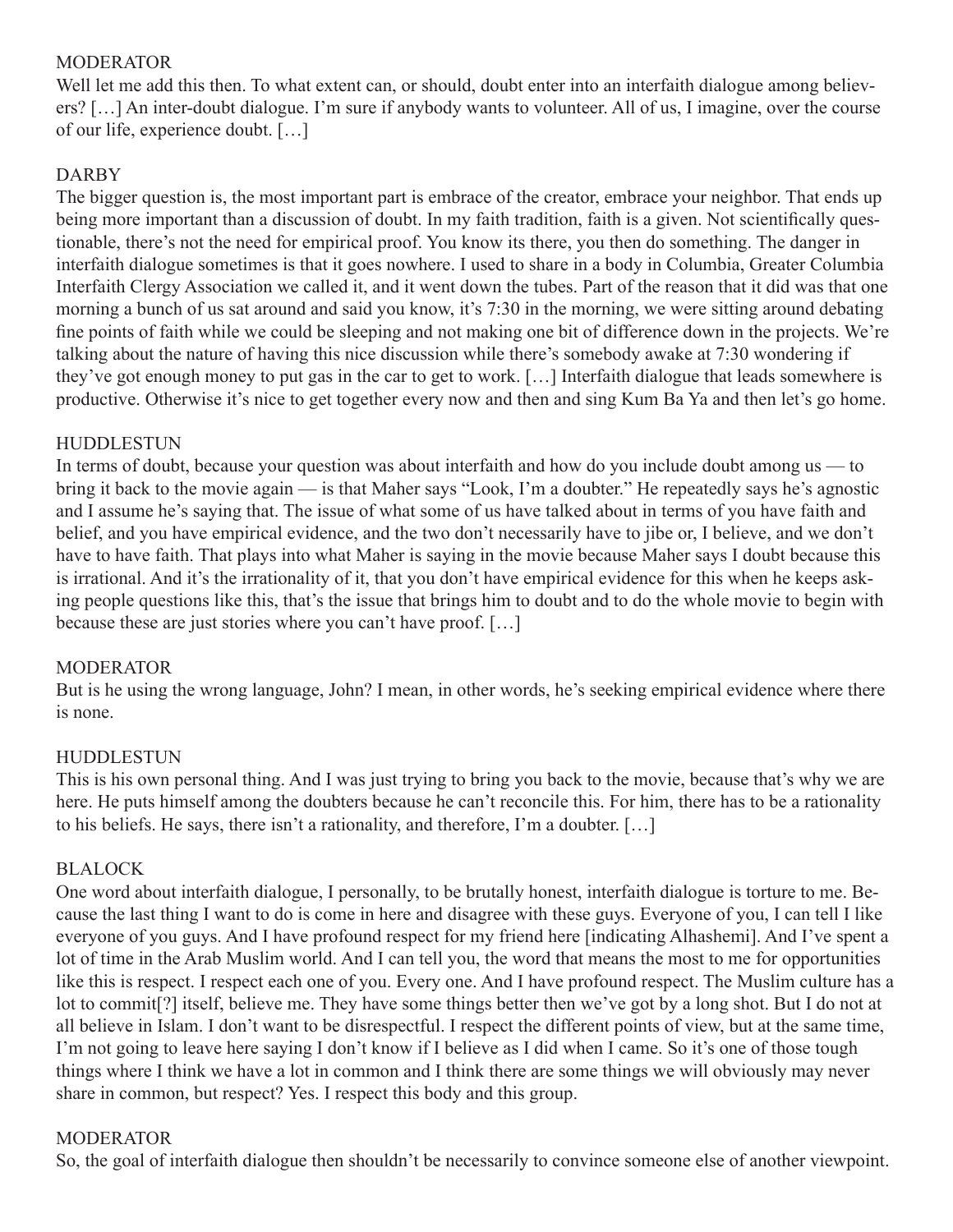It should be to understand the other viewpoint.

# BLALOCK

I think that's helpful. I agree.

# **ALHASHEMI**

Two points. The first one: yes, you can have it. But you have two sectors, two categories. The first sitting, let's say, is between faithful people and those who don't believe. After that you can see that come religious people sit together, and the other people will be sitting as an audience and, let's say, understanding something. But you can't put someone who doesn't believe between people who believe because they don't share the same backgrounds.

# **MODERATOR**

Why exactly, Abdulrahman, because the language is different?

# ALHASHEMI

Because of the definition. The black and white. […] For example, I had one back there in the University. He does not believe in God. He said, I'll sit with you, but don't talk to me about God. I told him, I won't talk to you about God, because you don't believe in God. If I'm saying, God says, you'll tell me, come on, I don't believe in the one who says. So I'll just talk about logic. Talking about Islam, we don't differentiate between science and I challenge every other person on Earth: if you have a scientific evidence that would conflict something in the holy Quran or the saying of the Prophet […]. It's not there. We don't have these sectors, we don't have some numbers here, in Islam, I'm talking about Islam.

# MODERATOR

But there are certain things in the Quran that science just doesn't address at all. It's not that it conflicts.

# ALHASEMI

Talking science strictly, if you want to agree or not, you have to prove not. Otherwise, it's correct. Am I right? I'm saying okay, there's a God. Prove not! You can't just say…

# SILVERMAN

[...] There's a time for interfaith dialogue, and that's fine, but my concern sometimes is that our perspective is totally excluded as if we don't belong. For instance, after 9/11, President Bush on TV had the three monotheistic religions and tried to say we're all one country unified as Americans, essentially saying we all believe in the same God. And he did not include anyone from the nontheistic community, making us seem like second-class citizens.

# **MODERATOR**

Which represents about sixteen percent of us, right?

# SILVERMAN

Sixteen percent of us. Larger than most sects of religion. Our exclusion from this country is why I tend to be sensitive about not just interfaith, but if possible include those interfaith and values, so we're included. If you're going to have a prayer breakfast, fine, I don't mind not being included, as long as it's not government-run prayer breakfast. [laughter] But if we are going to talk about philosophy of life, I think that the non-theistic community should be included.

# PARKER

Herb, it's difficult for me to hear that in one sense because in my although admittedly limited study of atheism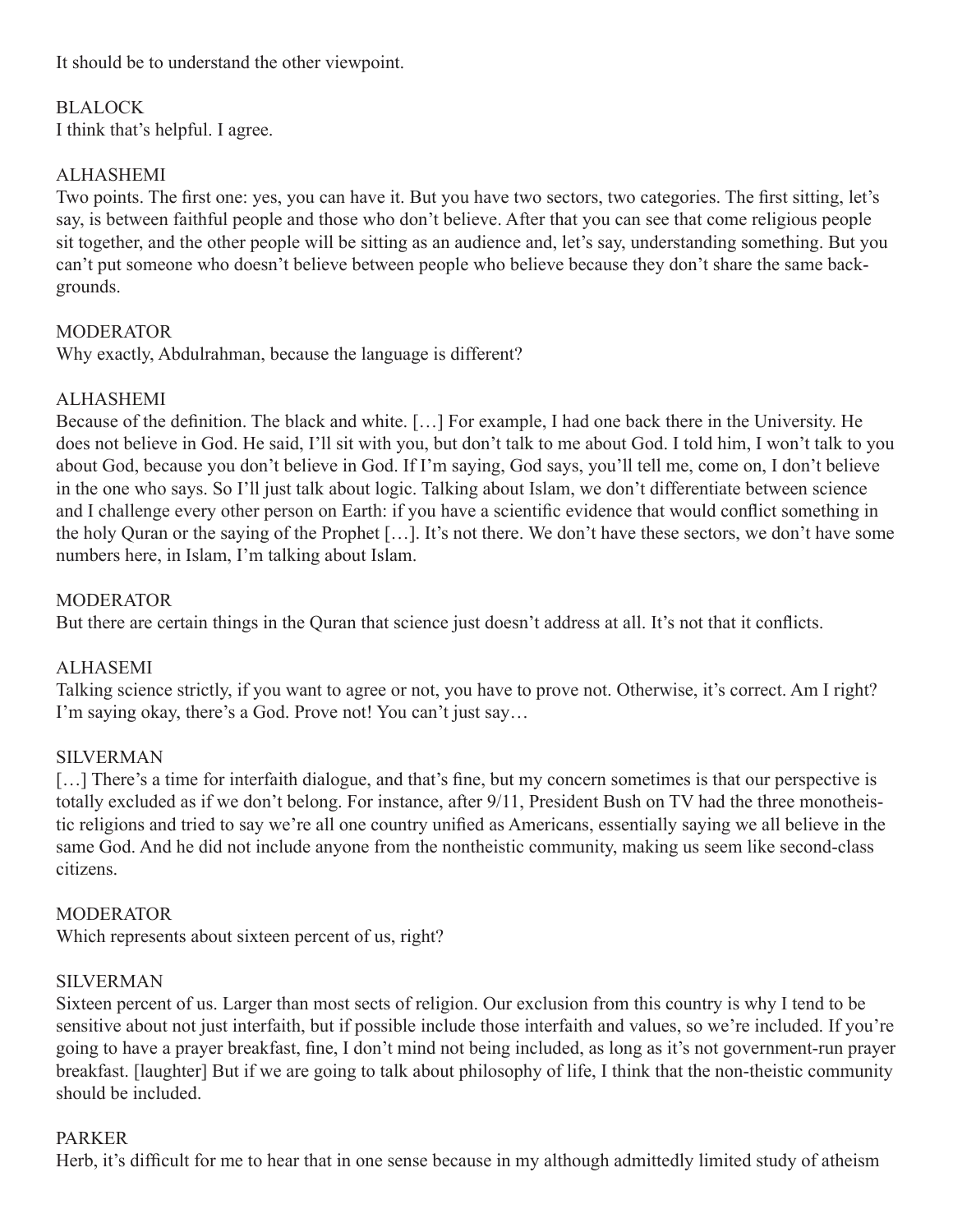and what atheist believe, there is nothing that unites atheists apart from a lack in believing something. Which I think is a beautiful philosophical discussion sometime: in order for you to not believe in it, there has to be something you don't believe in, but that's for another day maybe. But when I tried to make an argument with a particular atheist friend of mine about many of the topics that we've discussed today, he would say, "Well you can't put all atheists in that box." So either we can put atheists in a box and invite you stand near with president after a disaster or…

# **MODERATOR**

But you can't put all Christians in a box. You can't even put all Orthodox Christians in a box. Everybody's an individual ultimately.

# SILVERMAN

When I say I'm an atheist it just says what I don't believe. I don't believe in any gods but I also don't believe in any UFO's either. What we call ourselves are humanists. We have certain humanist values and principle that are much like some of the principles that are human-centered within religions. And we're just saying that we don't do this because of a belief in a deity or because of expected rewards or punishments. We try to teach our fellow human beings kindly because that's its own reward in this life, the only live we see. We're trying to help humans that we know about. And we're using evidence and experience to try to live a good life. So those are the beliefs that we have, and I'm sure we share a lot of common beliefs. We don't share a belief that Jesus was resurrected or that there's a God who's going to give rewards and punishments.

# **MODERATOR**

We'll talk more at lunch. Michael, and I just have one more quick question.

# WRIGHT

I just want to challenge the interfaith: what is our goal? And I really believe the goal is relationship. I think we still are in this again, we've got to accomplish things out there I think by coming together, I've learned so much about these other traditions. I'm drawn to people that otherwise I wouldn't even get to meet. This idea of that we, why are we meeting cause we could be… I think there's an enormous benefit, with so much ignorance about different traditions that we come together just to be together. Desmund Tutu has a great saying that we are not called to be our brother's keeper, we are called to be our brother's brother. But you've got to know your brother. And I think this idea that there's got to be something at the other end… It's like our dialogue about heaven and paradise: what's it leading to? I think it's leading to right now, which is each of us grow in our understanding. And it is coming to listen. I think often we think interfaith is coming to convince. It's simply coming to listen. And we discover these incredible commonalities, things that link us together, shared beliefs. I've even shared some today before the meeting today where there were some common interests between myself and the Rabbi. Well, this is the benefit, it is about now. I would love to build on this first tradition. I'm Episcopalian: if you do it twice, it's a tradition. [laughter] One more, and we're going to always be doing this, so I'm really hopeful. It's one thing to think you think so and so believes. It's another thing to hear that person and go, gee, that's thoughtful. I'm not sure I agree or disagree but I've never thought about it in that way. What an enormous thing. And that wasn't in the movie. What you saw was different as threat. Different as I don't like it. Different, that makes me angry. What I'm hearing today is some differences that make me go, I'd like to read a little more about that or I'd like talk to some of you about it. How can that be anything but good? How can it lead us to anything but growing in our own understanding within the community and our people.

# **MODERATOR**

Now I didn't design it this way, trust me but thank you because you've now led so beautifully to my last question. That's a perfect transition. What lessons or ideas, if any, have you drawn from the movie, from "Religulous" or for that matter, from this conversation, that might influence the way in which you pastor, teach, or interact with others. […]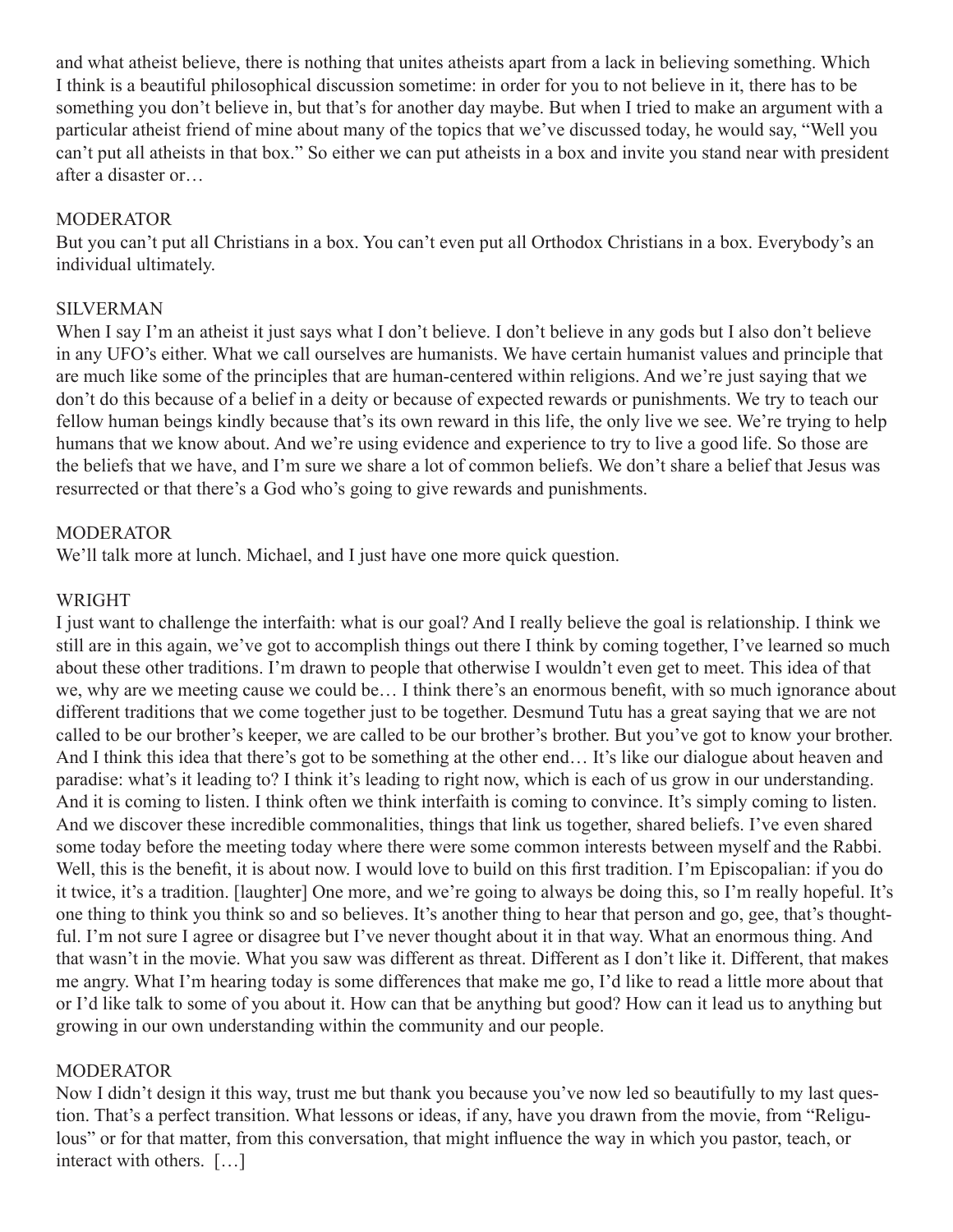# ALHASEMI

I was about to talk about the same idea actually. [God:] We created you, mankind, in order to know each other. So that you can benefit from each other. This is the rule. And number two, unconditional emotional acceptance. Unconditional emotional acceptance. The challenge [is] to be moderate enough to accept, but this doesn't mean to agree. We don't have this moderate thing either to agree or to reject. No, I can accept you. By the way, my roommate was an atheist. And he likes to be called an atheist, OK? […] Six years, I'm living with an atheist, eating, drinking, watching the same movie. He doesn't pray. He has his own tradition. I accept him. That doesn't mean I agree with him. If I can reach to this, […] I think this is at least heaven on earth.

# MODERATOR

And what about the movie. Did anybody draw any lessons from this movie?

# DARBY

Yeah, I got a lesson from it. I found out about something that I consider to be patently arrogant and idiotic excited enough people that I've come to the table and meet some good people. So I like the Christian scripture that says all things go together for good. [laughter]

# **MODERATOR**

See? It provoked this. That's good.

# SILVERMAN

I found in the movie, there's a fine line between humor and ridicule. And if you want to get your message across to people with whom you disagree, be humorous, bring them out, but don't make fun of them. Go to where they are and try to have a reasonable dialogue without taking yourself too seriously.

**ALHASHEMI** Can I just ask a question?

MODERATOR Sure.

# ALHASHEMI

[To Silverman] If you had a chance to reframe the movie, would you do the same?

# SILVERMAN

Oh, I would have made a different kind of movie. Perhaps the movie that's being made right now, with us having a dialogue. And then maybe even going a little more into theological questions about why you believe, you know, just out of curiosity. But also being able to say, well, for instance, you believe that Jesus was resurrected. If I had been a believer, seeing the movie and seeing how the same stories predated Jesus, like with Horace, Mythris, Krishna, it would seem to me that those stories were picked up by Christians to keep that tradition of that kind of belief. In order to be a Messiah, you had to have been resurrected and come back. Those sorts of things is what I would have liked to see more in the movie than just somebody who claims to be the Messiah and making fun of that person.

# MODERATOR

See, I thought that was an interesting moment in the film, too, that he might have developed. Joseph Campell and others who are scholars of mythology and comparative religion have pointed out that there are certain universal stories that have existed since the beginning of civilization, that are manifested in different cultures in different ways. But it's essentially the same story that we're getting over and over again, or versions of the same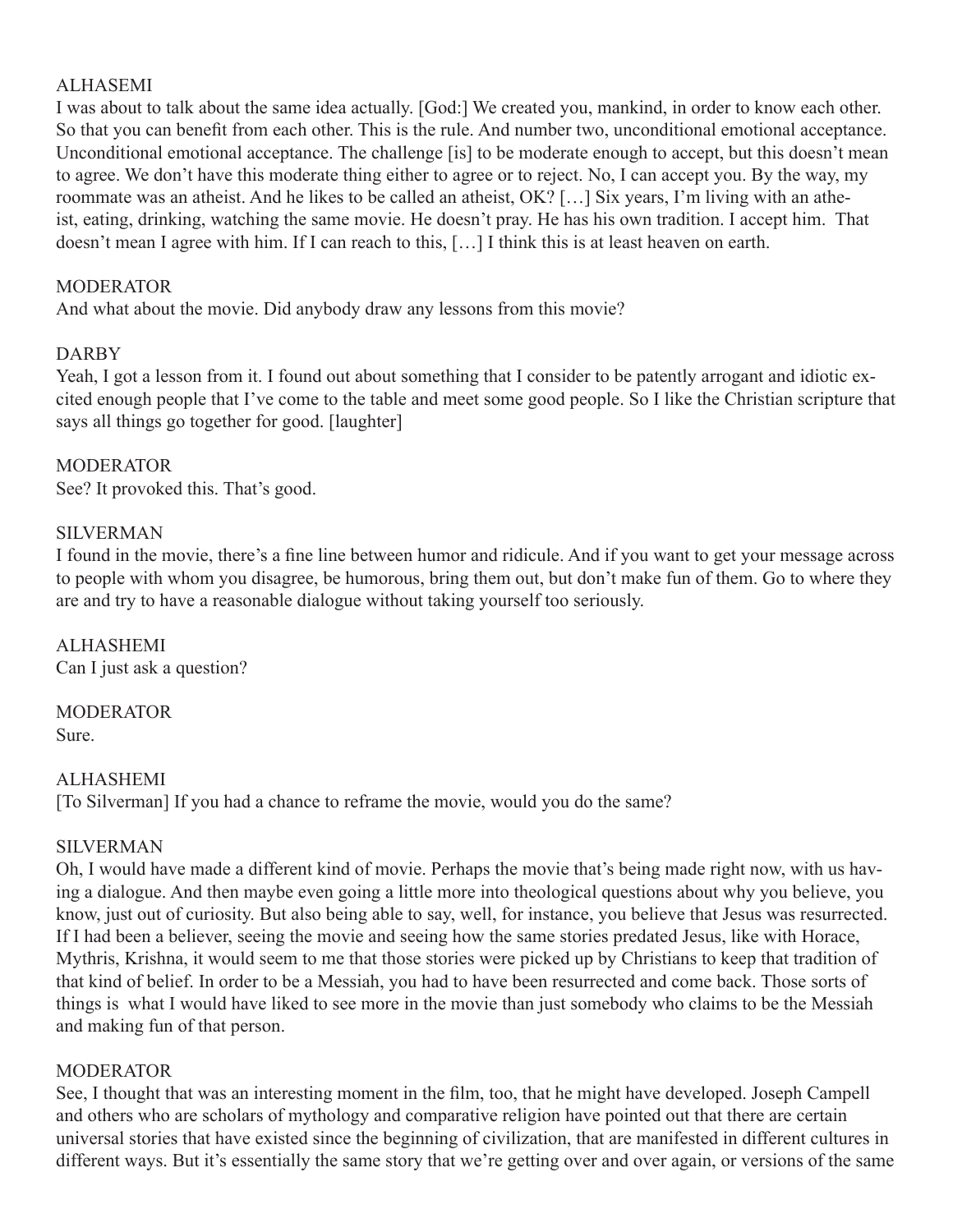story. So you have a virgin birth, the great flood was in Gilgamesh long before the Bible, and the resurrection. I mean, these are old ideas that predate by thousands of years, Jesus Christ, for example. And then, there are newer ideas, Islam, which came after Jesus, that draw from these stories and these traditions and present them in yet new ways but that are nonetheless very similar.

# REFSON

One of the fruits of the movie that I found meaningful wasn't the movie itself but [the fact that the movie], by Bill Maher's own statistics, offended 94, 96 percent of the population, probably in Charleston a little bit more than that. [laughter] But we never saw anyone demonstrating outside, or people marching around or praying or laughing or booing during the movie. Everybody was respectful, and everyone was there to be entertained. Because it really was a comedy, it was meant to entertain us. It showed us that we live in this wonderful country, this wonderful city, where people are secure enough in their own beliefs that they are not challenged or unhinged when there's minor criticism of their religion or their faith. And I think that's a message that was brought out in the movie. Really, just for bringing that out, Bill Maher probably deserves some celestial brownie points for that.

# **MODERATOR**

Paradise awaits him! [laughter]

# PARKER

I would like to make a few random comments, perhaps. One just to touch on that question of resurrection in Egyptian, I would like to call it Egyptian mythology, I could be wrong about that. One of the things the movie provoked me to do was to go check my facts on some things. Facts like for example in the opening scene and throughout, in the closing scene, he kept referring to Revelations as if it's a book, which it's not. It's "The Revelation." There's only one. So in a movie, which one could argue was a comedy, but was advertised as a documentary. I mean, I think we need to make sure we come back to that. I watched a documentary the other day about falcons and it didn't look anything structurally like the movie we just watched on religion or non-religion.

# MODERATOR

Well, to be fair, there are lots of types of documentaries, just like there are different forms of dramas and comedies. You can do all kinds of things.

# PARKER

It's true, but I think it's important to remember he called it a documentary. The question of resurrection in other worlds, or in other religious traditions, I thought, "Wow, I never heard that particular example before." I went and looked it up and I thought, well, how would we deal with this? Here's how we deal with it. Jesus Christ is a human being. He was a bona-fied man, who did that. In the other traditions, it's not. There's no incarnation that comes with that. It's the story of a God in those pre-Christian societies where that happened. And so, for us, we would say, thank God. It's amazing and it's a miracle of His own that those are present in those traditions. Why? Because they all point to Christ, who did.

# HUDDLESTUN

Well, there are examples. Let me put on my academic historian hat. There are examples of people who died. There's a wonderful story of Apollonius of Tiana, a contemporary with Jesus […] Appolonius of Tiana — there was a figure who had a life very similar to that of Jesus, who was believed to be a Son of God. By the way, saying someone was son of God, of divine origin, was very common in this period. You can look at emperors, athletes, philosophers, great figures who contributed a lot to society in the Hellenistic world would be then considered divine or semi-divine, meaning they had a divine father and a human mother. Christianity, if you consider Christianity from its Hellenistic side and also from the Jewish or Judaism side, I would argue there's almost nothing new in Christianity when you look at the Hellenistic influence and the Judaism side. The lan-